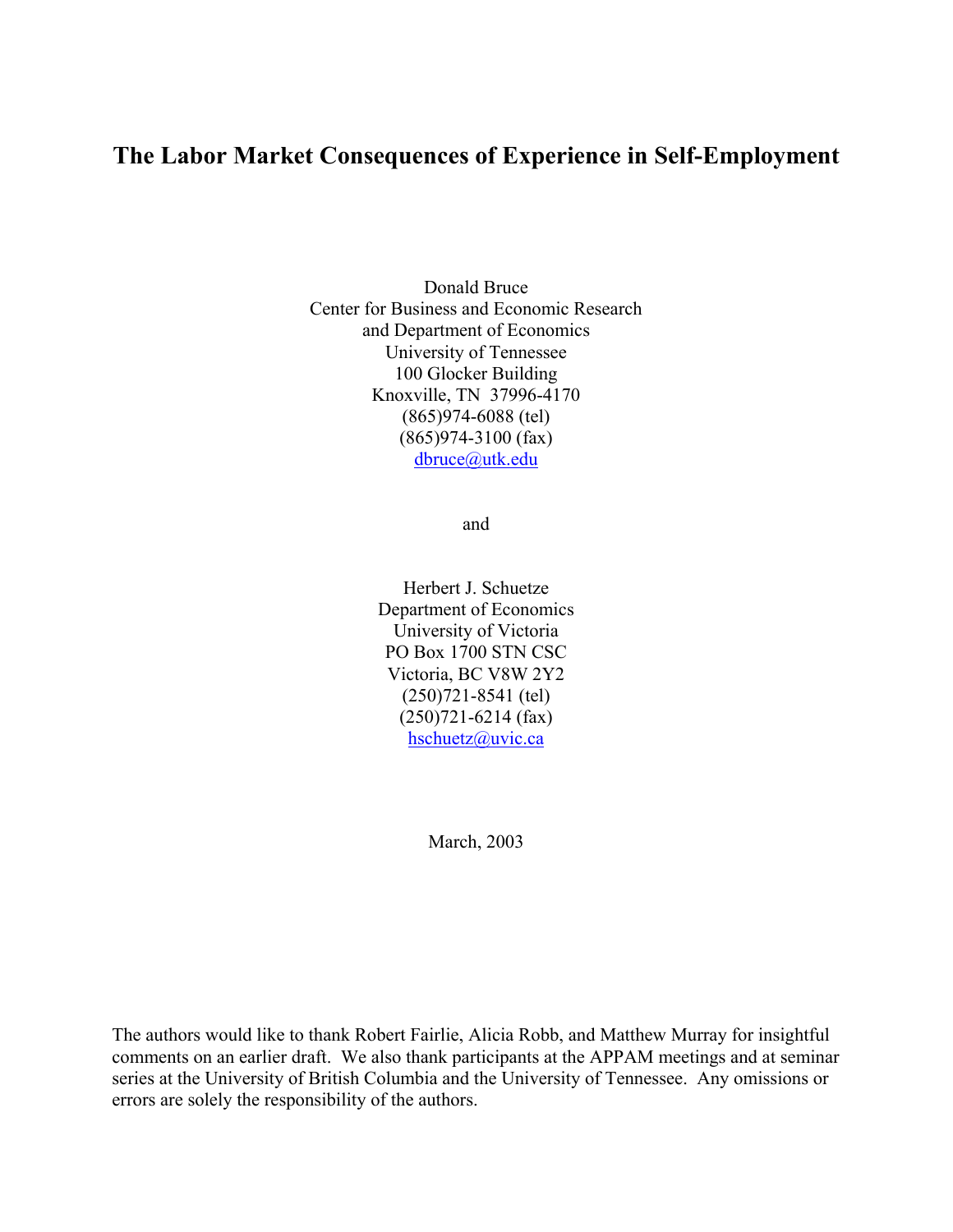## **The Labor Market Consequences of Experience in Self-Employment**

*ABSTRACT:* Many public policies are designed to encourage self-employment. However, because self-employment experiences are typically brief, it becomes important to understand the long-term consequences of entering and then leaving self-employment. Using the Panel Study of Income Dynamics (PSID), we examine the effects of brief self-employment experience on subsequent labor market outcomes. We find that, relative to continued wage employment, brief spells in self-employment do not increase—and probably actually reduce—average hourly earnings upon return to wage employment. We also find that those who experience selfemployment have difficulty returning to the wage sector. However, these consequences are small compared to similar experiences in unemployment.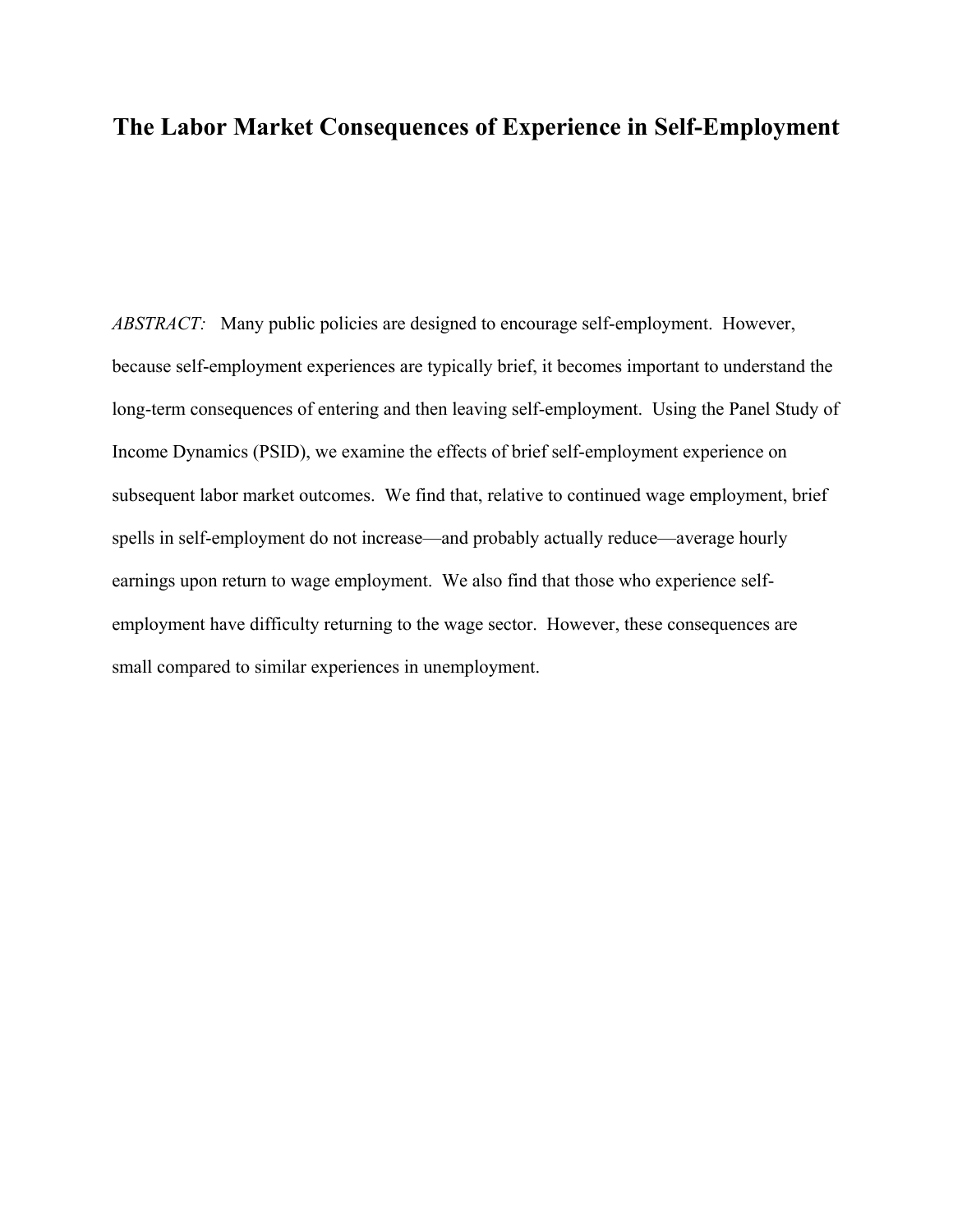### **1. Introduction**

Should public policy be designed to explicitly favor small businesses and self-employed workers? Citing the many potential benefits of entrepreneurship, a large number of countries and an increasing number of US states are actively encouraging individuals to become selfemployed. For example, US tax policies have traditionally favored sole proprietors relative to wage earners and larger businesses. The US Small Business Administration also invests billions of dollars annually to help new firms get started. More recently, self-employment programs have targeted individuals who are receiving unemployment insurance or other public assistance benefits.<sup>1</sup> The hope is that not only would these workers eventually leave the public program rolls as a result, but also that they might create new jobs for other unemployed individuals.

Perhaps as a result of this menu of public policies, a growing number of American workers are leaving the wage-and-salary ranks to start their own businesses. Indeed, nearly one in ten American workers is self-employed and a growing number of women are becoming selfemployed each year. At the same time, it is widely known that many spells in self-employment end within the first few years of business. Thus, in evaluating the potential costs and benefits of public support for entrepreneurial activities, it becomes important to understand the labor market consequences associated with entering and then leaving self-employment.

In a sense, self-employment can be viewed as a human-capital-enhancement or jobtraining program. It has the potential to increase general human capital, thereby enhancing earnings and employment options in the wage sector after exiting self-employment. Alternatively, it might only stagnate any job-specific skills that had previously been gained in wage employment, leading to reduced earnings or employment prospects after exiting. Therefore, uncovering the consequences of spells in self-employment is a task that is left to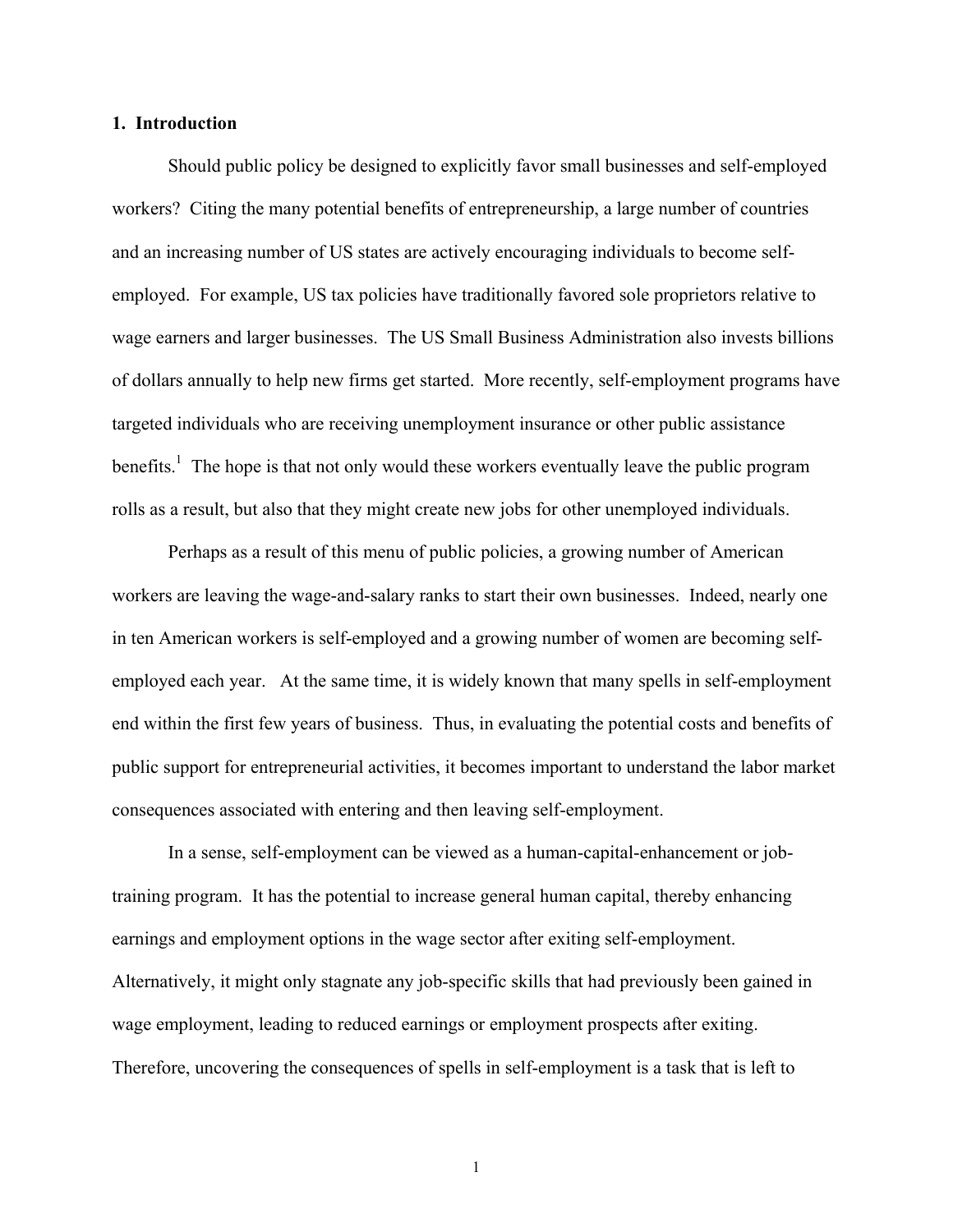empirical analysis.

 With the exception of Evans and Leighton (1989), Ferber and Waldfogel (1998) and Williams (2000), little attention in terms of empirical research has been given to the longer-term consequences faced by those leaving self-employment for a wage job. These studies, which focus on the effects of self-employment experience on earnings outcomes, while instructive have a number of shortcomings which we attempt to overcome.

We improve on previous estimates of the relative wage returns of self-employment experience to wage sector experience by utilizing panel data that is more representative of the population (The Panel Study of Income Dynamics (PSID)) and by controlling for the implied job change associated with a transition into self-employment. In addition to wage outcomes, we also examine the consequences of self-employment experience on other labor market outcomes, including the probability of unemployment and part-time employment.

 Our main findings are as follows. Within five-year windows between 1979 and 1990 a significant proportion of wage workers experienced a short spell of self-employment. These short spells of self-employment tended to be very brief – two-thirds to three-quarters of them lasted one year or less. Unlike previous research, we find evidence that short spells of selfemployment are associated with lower wages upon return to the wage and salary sector for men. However, when we control for job turnover these negative wage effects dissipate. For American women, while spells of self-employment are also associated with a reduction in wages the results are generally not statistically significant. Full-time working men and women who subsequently experience a self-employment spell appear to have some difficulty returning to full-time employment. These small negative consequences associated with short spells of selfemployment contrast with the more severe negative consequences associated with similar spells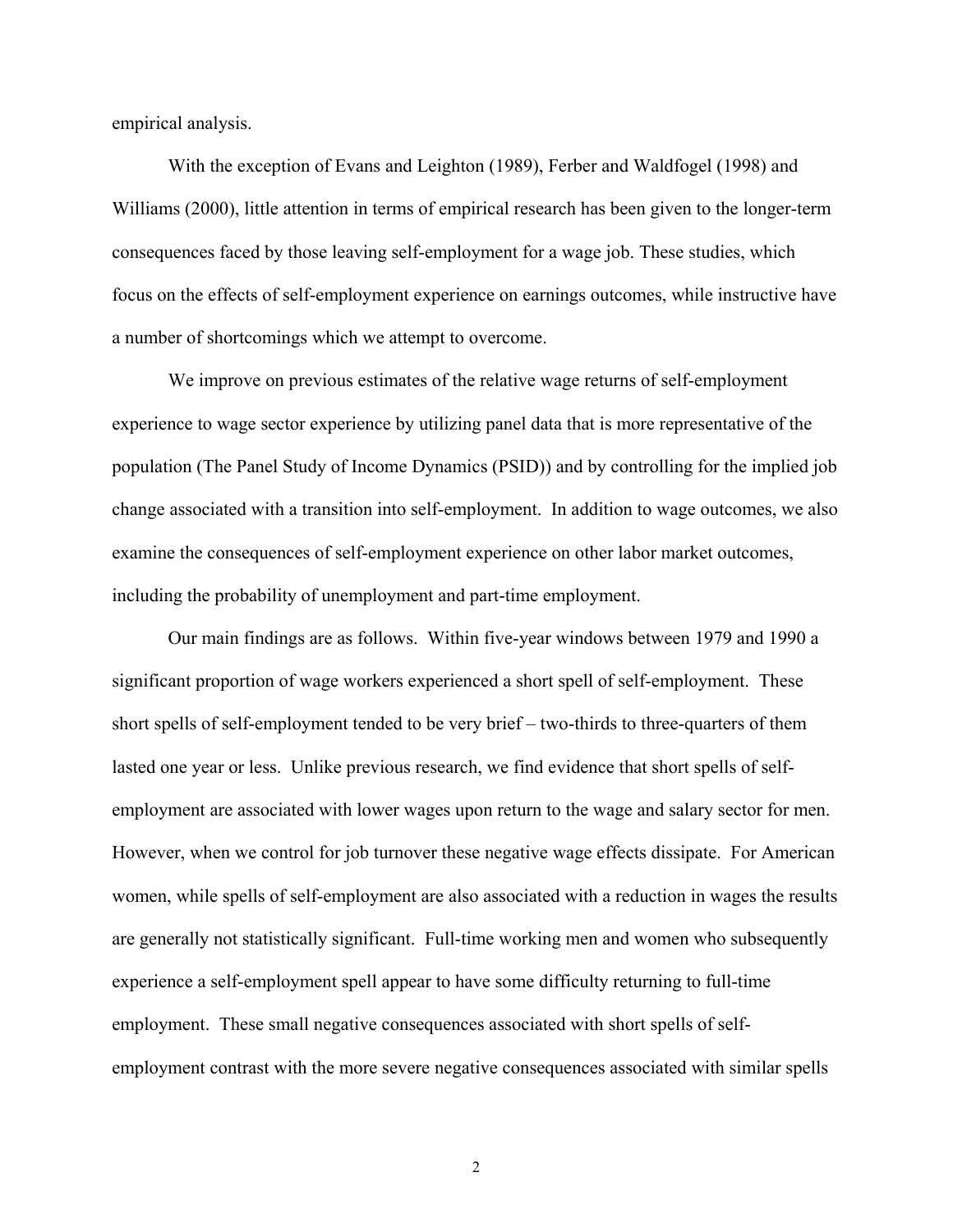of unemployment.

We begin in Section 2 with some background and a review of the earlier literature. We focus on the wage consequences of self-employment experience in Sections 3 to 6. Section 3 provides a discussion of the data and a descriptive analysis of our sample. Section 4 describes our multivariate econometric approach, and Section 5 presents results and discussion. Section 6 contains a number of robustness checks. In section 7 we examine the effect of self-employment on the probability of subsequent part-time employment and unemployment. A discussion of conclusions and policy implications closes the paper in Section 8.

## **2. Background and Literature Review**

Following the work of David Birch (1979) and others, who found that the majority of net job creation is concentrated in firms in the smallest size classes, policies aimed at small business creation have garnered prominent status among policy makers. In the US, federal tax policies have traditionally favored small businesses in the form of lower and progressive statutory rates, generous expensing provisions, and the like.<sup>2</sup> Income from self-employment was not subject to a Social Security payroll tax until 1951 while wage earnings were covered as early as 1937, and statutory payroll tax rates favored self-employment income until 1984. Since the early 1950s, the US Small Business Administration has facilitated the development of small businesses by providing access to the necessary capital. By 2000 the total dollar figure on loans approved through the Small Business Administration reached nearly twelve-and-a-half billion dollars.<sup>3</sup>

In addition, groups such as the unemployed have been targeted via the Self-employment Assistance Program (SEA). Building upon successful experimental demonstrations in Washington and Massachusetts, The North American Free Trade Agreement Implementation Act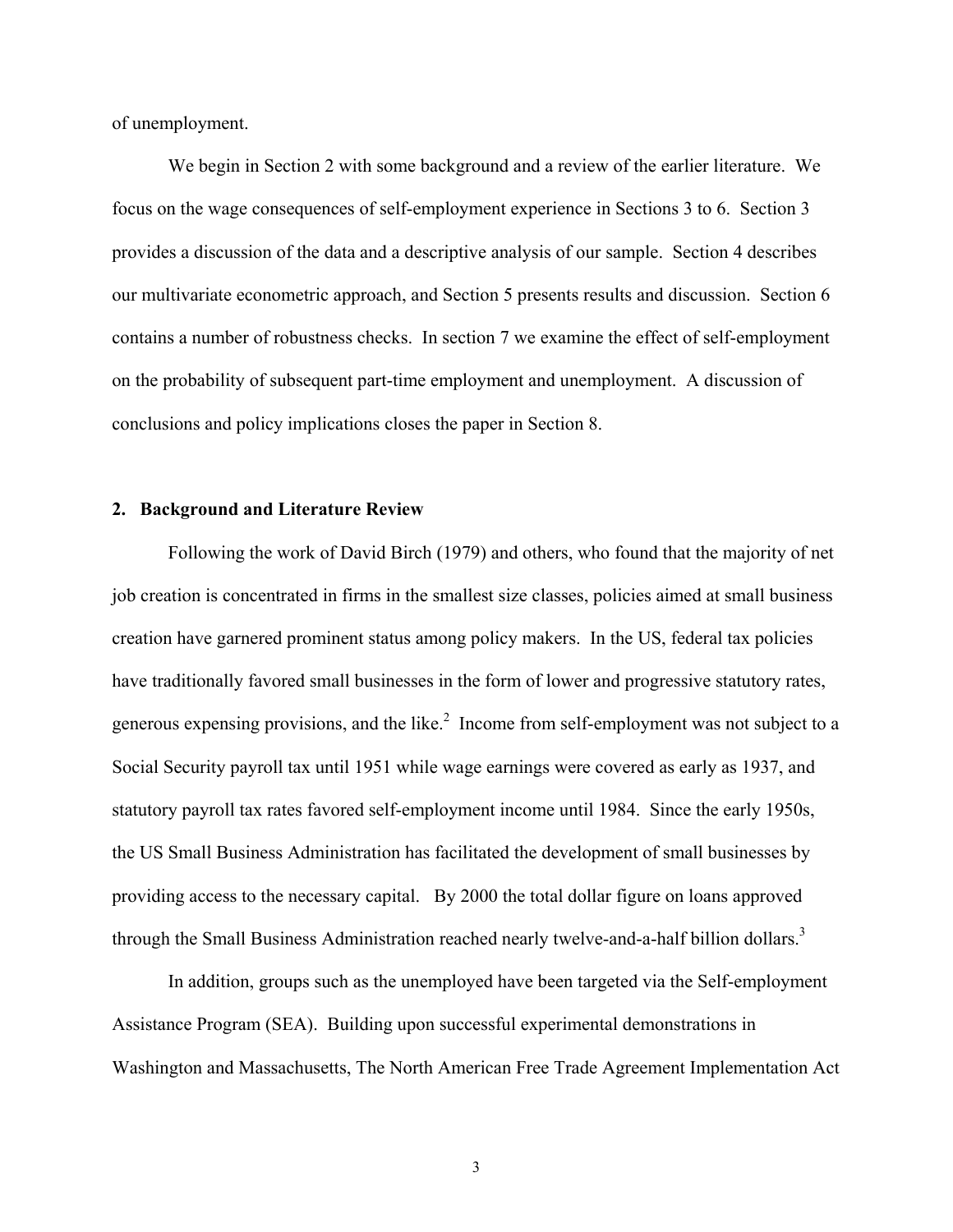(P.L. 103-182) in 1993 authorized states to establish programs to help unemployed workers create their own jobs by starting small businesses, initially for a five year period. SEA programs were subsequently extended indefinitely in 1998 through the Noncitizen Benefit Clarification on Other Technical Amendments Act (P.L. 105-306). Currently 10 states have established SEA programs.

At the same time, researchers studying the dynamics of self-employment have found that many individuals who enter self-employment exit shortly thereafter. In terms of business survival, Evans and Leighton (1989) show that about one-half of all spells in self-employment last fewer than 6 years. Holtz-Eakin, Joulfaian, and Rosen (1994) find that slightly more than 70 percent of all taxpayers reporting self-employment income on a Schedule C in 1981 were still filing a Schedule C in 1985, but it is not clear how many of these spells were continuous. Taylor's (1999) analysis of UK data shows that while 90 percent of new self-employment ventures survive their first year, only 58 percent last at least five years.

To be sure, the self-employed are a heterogeneous lot. A few of the most successful entrepreneurs never leave self-employment until they retire from the labor force. For every bright and successful entrepreneur, there is at least one who will never quite get it right. The effects of self-employment are equally diverse, but have not been analyzed as thoroughly as the causes in the growing empirical literature on self-employment. Some workers will be enriched by a spell in self-employment, while others will only suffer negative long-term consequences associated with the failure of their dream enterprise.<sup>4</sup> Those who gain the most from this experience will either enjoy longer spells in self-employment or earn greater returns in the wage sector thereafter.

Evans and Leighton (1989) were perhaps the first to formally address the long-term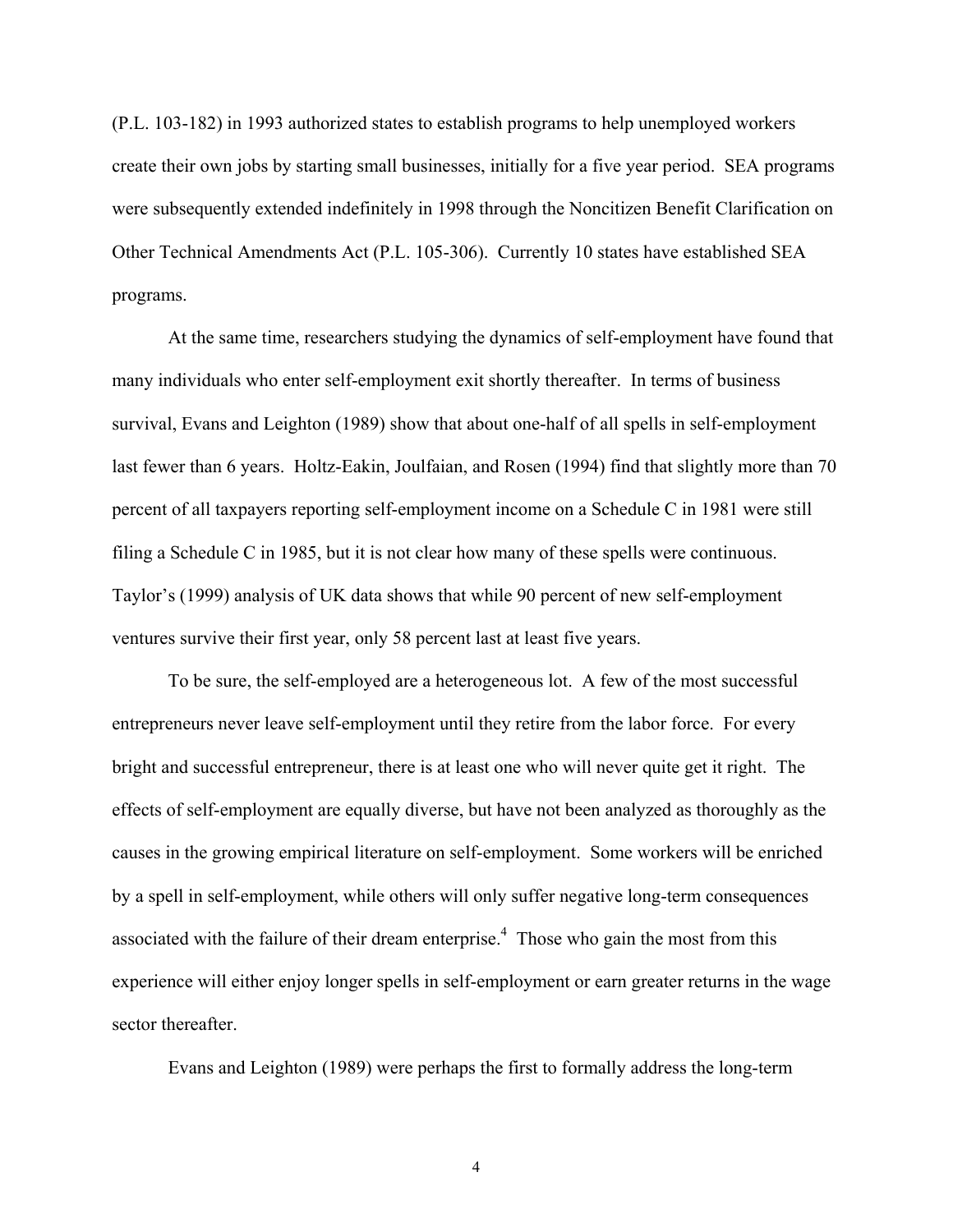wage-sector consequences of self-employment.<sup>5</sup> Their estimates of wage regressions for wage employees provide no clear evidence of a differential return—positive or negative—to previous self-employment experience for US men. Experience in either sector yields largely the same return in terms of wage-sector earnings. Unfortunately, as the authors point out, these results can not be interpreted as capturing a causal relationship between self-employment experience and wage outcomes.<sup>6</sup> Their analysis, which uses a sample of workers between the ages of 14 and 39 taken from the National Longitudinal Survey of Young Men does not control for selection into self-employment.

Ferber and Waldfogel (1998) examine data from the National Longitudinal Survey of Youth (NLSY) in a broader analysis of non-traditional employment. After controlling for unobserved heterogeneity, they find no significant (positive or negative) overall return to selfemployment experience in a wage-growth framework. The regression analysis includes those who are currently self-employed, however. Thus, the wage-sector returns to brief selfemployment experience can not be explicitly identified in their framework.

Williams (2000) uses the same data as Ferber and Waldfogel (1998) and finds that the rate of return to previous self-employment experience is lower than the return to wage-and-salary experience for a sample of women in wage jobs. Echoing Evans and Leighton (1989), he does not find a similar effect for men.

While these studies provide useful insights they have a number of shortcomings. Because they use data that are not representative of the overall population and lack controls for the effects of job turnover that are associated with entry and then exit from self-employment, these studies are limited in their ability to isolate the effects of self-employment experience on wages. The data samples used are younger than the overall population. Thus, in the likely case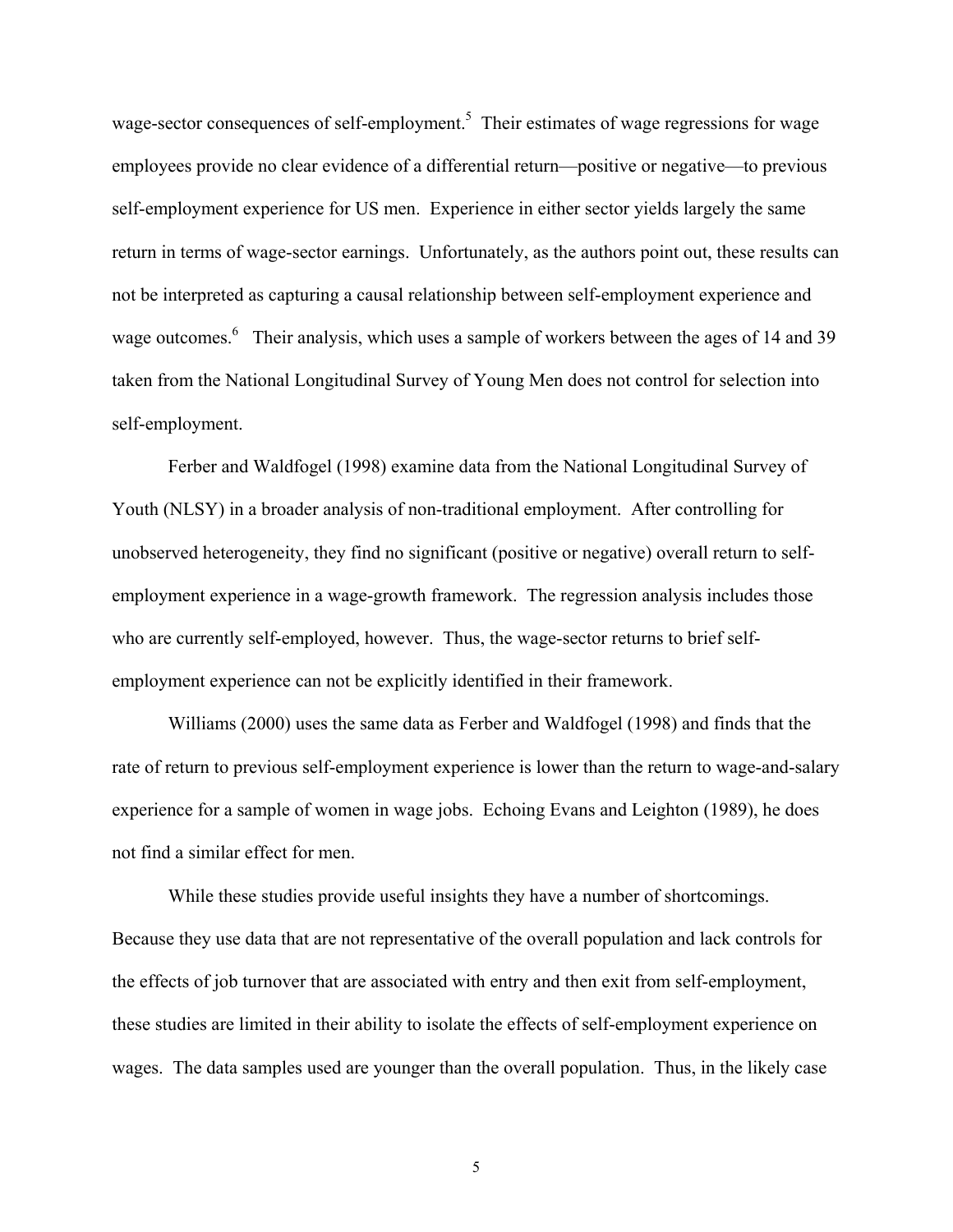that the effects of self-employment experience differ with age the results are not representative of the overall population. This problem is likely exacerbated by the fact that the likelihood of a selfemployment experience increases with age.<sup>7</sup> In addition, none of these studies account for the fact that a transition into and then out of self-employment almost certainly entails a job or occupation change. As we show, this factor alone may account for any observed wage differentials following a spell of self-employment.

Further, other potential labor market consequences such as an inability to return to fulltime wage employment following a spell of self-employment are not considered in these studies. It may be difficult for individuals to find a new job following a self-employment failure. Further, in cases where individuals do find employment the new job might entail reduced hours in addition to lower wages. Finally, the research to this point has focused on a comparison between the returns to self-employment experience and the returns to wage and salary experience. From a policy perspective this is an important comparison because it provides information about the possible negative effects associated with attracting workers away from the wage sector and into self-employment. However, for analyzing the growing number of programs aimed at preventing unemployment such a comparison offers little guidance. The relevant comparison for such programs is between a spell of unemployment and what might turn out to be a short spell of self-employment for many of those who participate.

Our study, which resembles Evans and Leighton (1989) and Williams (2000), adds to the literature in a number of ways. Our primary objective is to improve on previous estimates of the wage returns to self-employment experience relative to wage sector experience. We do this by utilizing the Panel Study of Income Dynamics (PSID) to estimate these returns. This data set is more consistent and representative of the US population than that used in previous studies and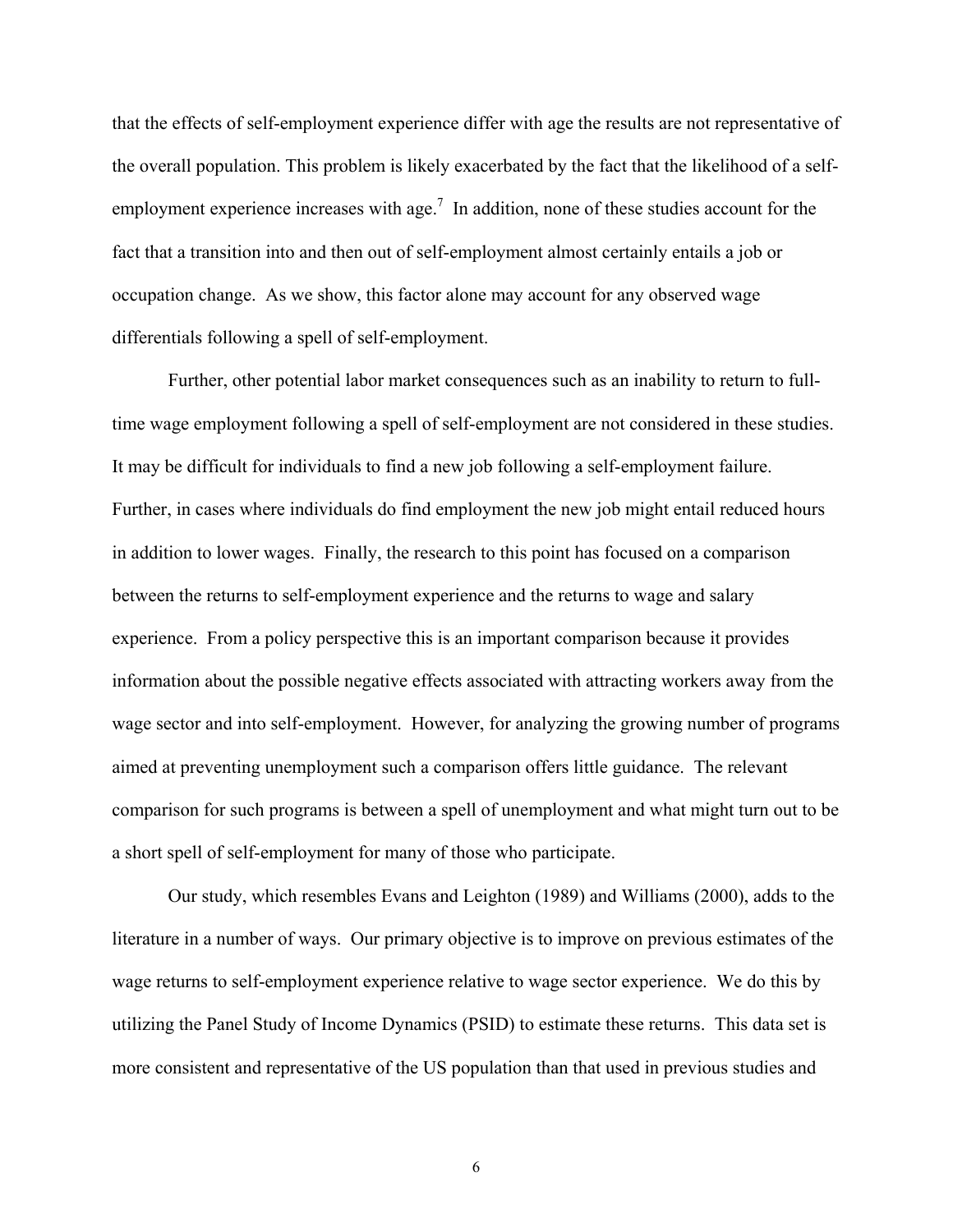enables us to track self-employment entry and exit. To this same end, we control for the effects of job or occupation turnover that often accompanies a transition into and then out of selfemployment. Next, in addition to wage outcomes, we also briefly examine the consequences of self-employment experience on other labor market outcomes, including the probability of unemployment and part-time employment. Throughout the study we employ an estimation strategy that allows us to directly compare the effects of self-employment spells to spells of unemployment.

While a number of previous studies examine the consequences of job loss<sup>8</sup> the inclusion of this analysis in our study has a number of advantages. First, we include estimates of the effects of unemployment spells primarily as a "benchmark" for comparison with the effects of short self-employment spells. Unlike previous estimates, our estimates of the effects of unemployment spells are directly comparable to those of self-employment spells. Both the data file from which our sample is drawn and the estimation strategy employed are the same. Second, while not ideal for this purpose we believe that the inclusion of such estimates in our analysis provides useful insights into the likely success of programs like the SEA. Studies that examine the effects of job loss primarily focus on displaced workers. However, programs such as the SEA target all unemployed individuals who are eligible to collect unemployment insurance. Our comparison sample resembles this group more closely than previous analyses.

### **3. Data and Descriptive Analysis**

 The data for this study are drawn from the Panel Study of Income Dynamics (PSID). The PSID began in 1968 with a representative random sample of 4,800 American households, and similar surveys have been fielded every year since.<sup>9</sup> New respondents have been brought into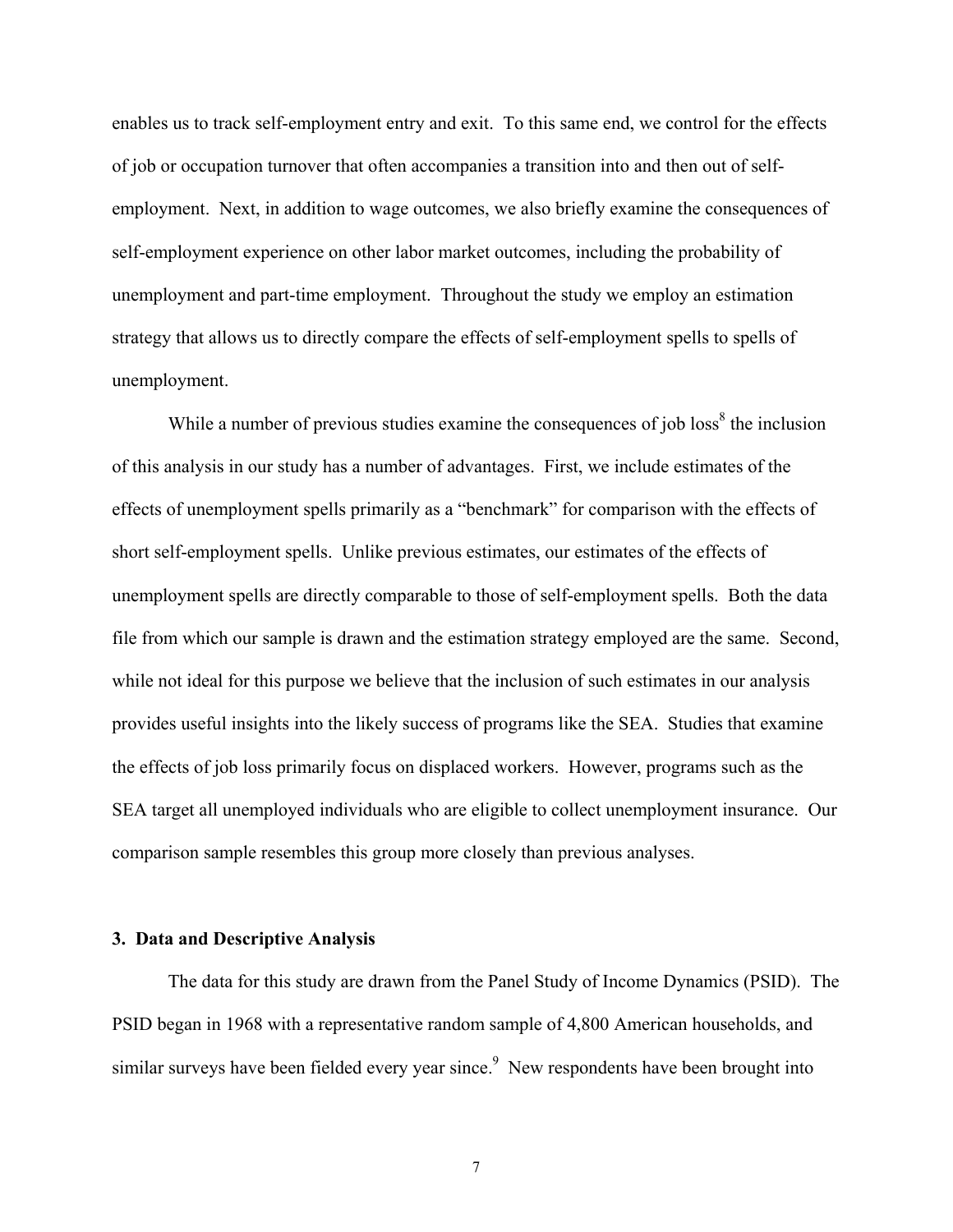the sample over time as members of the original households have formed new households of their own. As of 1997, the PSID included data on over 60,000 individuals. The longitudinal nature of the PSID provides numerous opportunities for examining the long-term effects of selfemployment experience.

 Our focus in this study is on PSID household heads and their spouses, as information on self-employment status (in addition to other key variables) is only available for these individuals. Workers are considered to be self-employed on the basis of responses to a basic survey question regarding who they primarily work for: someone else, themselves, or both.<sup>10</sup> The latter two categories are included in our definition of self-employment, but less than one percent of each year's workers report working for both themselves and someone else. In terms of further restrictions on the sample, we only include responses from full-time workers who are between the ages of 18 and 65 and are not retired, disabled, enrolled in school, or living outside the US at the time of the survey. $11$ 

 We focus on full-time workers who are neither self-employed nor unemployed in a specified initial year of the panel (ranging from 1979 to 1985). We then examine average hourly earnings among those who are also full-time wage workers<sup>12</sup> five years later (ranging from 1984) to 1990) to measure the impact of brief self-employment and unemployment experience between the two endpoints. The time period examined here spans the economic expansion of the 1980s and maximizes the potential for entrepreneurial activity and earnings growth. We examine the robustness of our findings by using longer time windows in the analysis that follows.

Table 1 presents the percentages of those who were wage-employed in both endpoints who: (a) never experienced a spell of self-employment nor unemployment within a five-year window (Never Self-Employed or Unemployed), (b) entered self-employment and then exited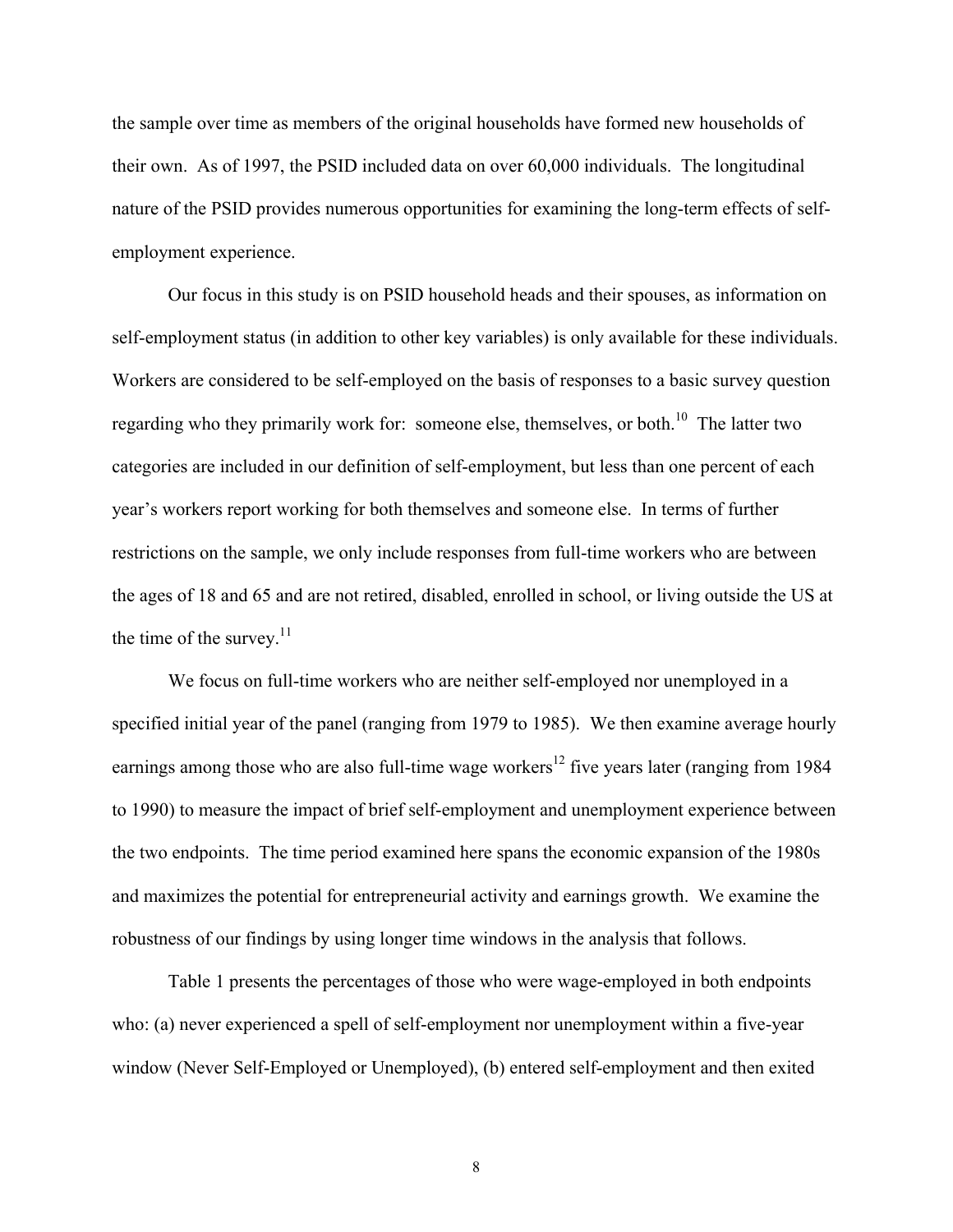within the window (Ever Self-Employed), and for comparison (c) entered unemployment and then exited (Ever Unemployed).<sup>13</sup> While most wage workers never experienced short-term selfemployment, a significant percentage did. In fact, between approximately 4 and 9 percent of males and between 2 and 3 percent of females who were wage-employed in either endpoint were self-employed in at least one of the intermediate years. Of course, since our focus is on the wage consequences of brief self-employment experience, we do not consider those who were initially self-employed or those who entered and never exited. Table 1 also shows that a significant percentage of those who were wage-employed in either endpoint experienced a brief spell of unemployment.

 Table 2 provides some additional detail about the self-employment experiences of these workers. Of those with at least one year of self-employment experience in the intermediate years, most are self-employed for only one year. About two-thirds to three-quarters of men's and as high as 100 percent of women's self-employment experiences ended in the first year. Smaller percentages (typically less than a third) are self-employed for only two years, and very few are self-employed for more than two years. Again, recall that we do not consider all selfemployment spells in the PSID, merely those that were experienced by workers that were not self-employed in either endpoint.

Turning to Table 3, we present some prima facie evidence of the relationship between self-employment experience and average hourly earnings in the wage sector after leaving. Table 3 provides nominal average hourly earnings at the endpoint of the five year windows for individuals in our sample who were "never self-employed or unemployed" and compares these to the "ever self-employed" and "ever unemployed" individuals. In all but two of the five-year windows for both men and women average hourly earnings of the group with self-employment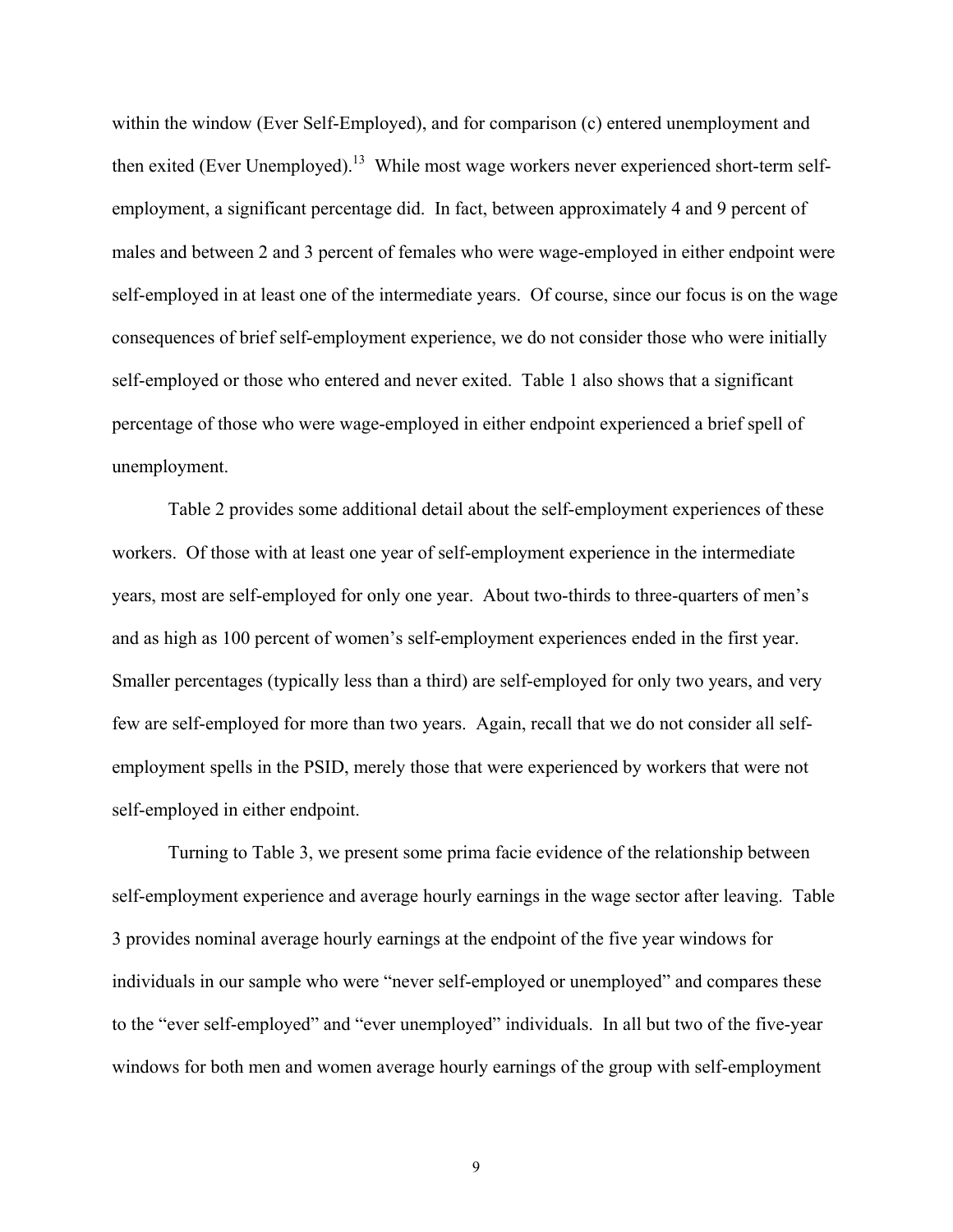experience are lower than those who were never self-employed or unemployed. In addition, in those cases where the ending-year means of the ever self-employed group are statistically different at the five-percent level from the wage-employed, average hourly earnings were lower for the group who were self-employed between the endpoints. It should be noted, however, that the means are not statistically different for many of the five-year windows. Further, when compared to the raw hourly earnings of those who experienced a brief unemployment spell these differences appear to be small. In all but one case (males 1979-1984) earnings of the ever unemployed are lower than the ever self-employed. In addition, the difference between the means of the never (self-employed or) unemployed and ever unemployed are statistically significant more often than the ever self-employed comparison.

To be sure, there are a multitude of selection issues that must be dealt with if one is to interpret causal relationships between self-employment spells and hourly earnings. Those who enter self-employment and subsequently exit within a few years might be those least likely to earn higher wages upon a return to the wage-and-salary sector. The decision to enter selfemployment is also likely to differ from the decision to enter and then exit. While we address the potential endogeneity associated with entry into self-employment in the multivariate strategy below, the possible selection bias resulting from exit decisions is left for future research. Clearly, selection is also an issue for those who enter and then leave unemployment. We also attempt to address the potential endogeneity associated with entry into unemployment.

#### **4. Multivariate Empirical Strategy**

To investigate the independent effect of brief self-employment experience on wage earnings more completely, we estimate ordinary least squares (OLS) regressions of the log of the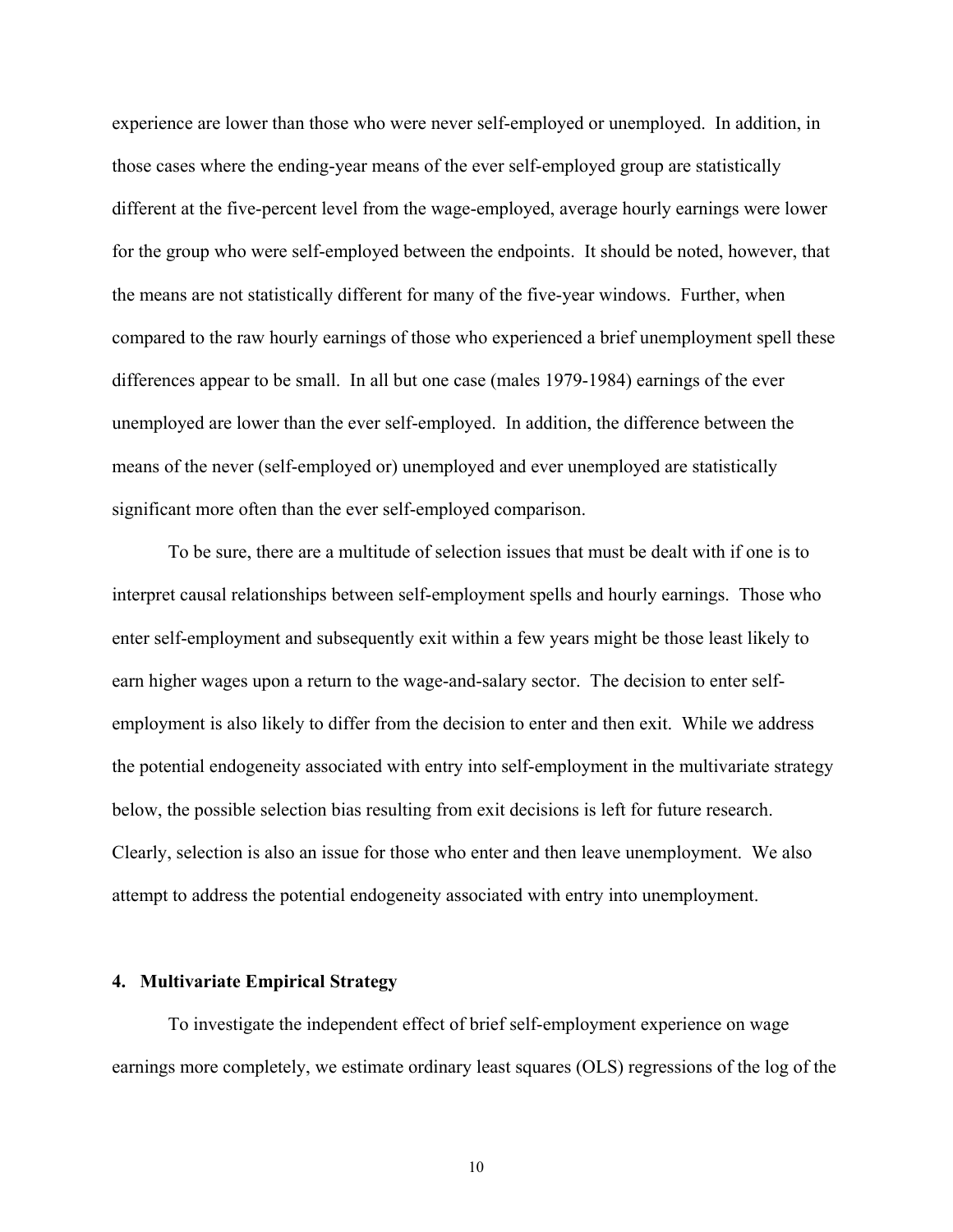worker's average hourly earnings at the end of a five-year period on measures of selfemployment and unemployment experience controlling for a number of individual, household, and occupational characteristics defined at the beginning of the period. The self-employment and unemployment experience measures are equal to the number of years (from one to four) in which the worker reports being self-employed (unemployed) between, but not including, the two endpoints.14 Because years of self-employment, unemployment and wage employment experience are perfectly collinear we interpret the effects of self-employment and unemployment experience as departures from wage and salary experience.

Our list of controls regarding the initial-period job includes a quadratic specification of the worker's *Tenure* (in months), an indicator for *Union* membership, and the local area (county) *Unemployment Rate*. Individual characteristics include a series of education indicators (*High School Dropout*, *Some College*, and *College Graduate*), an indicator for *Nonwhite* race, and a quadratic specification for the worker's *Age*. Household characteristics consist of an indicator for whether the worker is *Married* (with spouse present), the *Number of Kids* under age 18 living in the household, and the household's *Capital Income* (in \$1,000s). Also included are dummy variables for residence in a metropolitan statistical area (*MSA*) and region of residence (*Northeast*, *South*, and *West*). Reference categories are high school graduate and north-central residence.

In an attempt to control for the potential endogeneity associated with self-employment and unemployment experience, in separate regressions, we add the log of hourly wage sector earnings *recorded at the start of the five year period* as an independent variable.<sup>15</sup> Workers who become self-employed for a brief period of time might do so as a result of lower earnings capacity in the wage sector, and may therefore have lower post-self-employment wage sector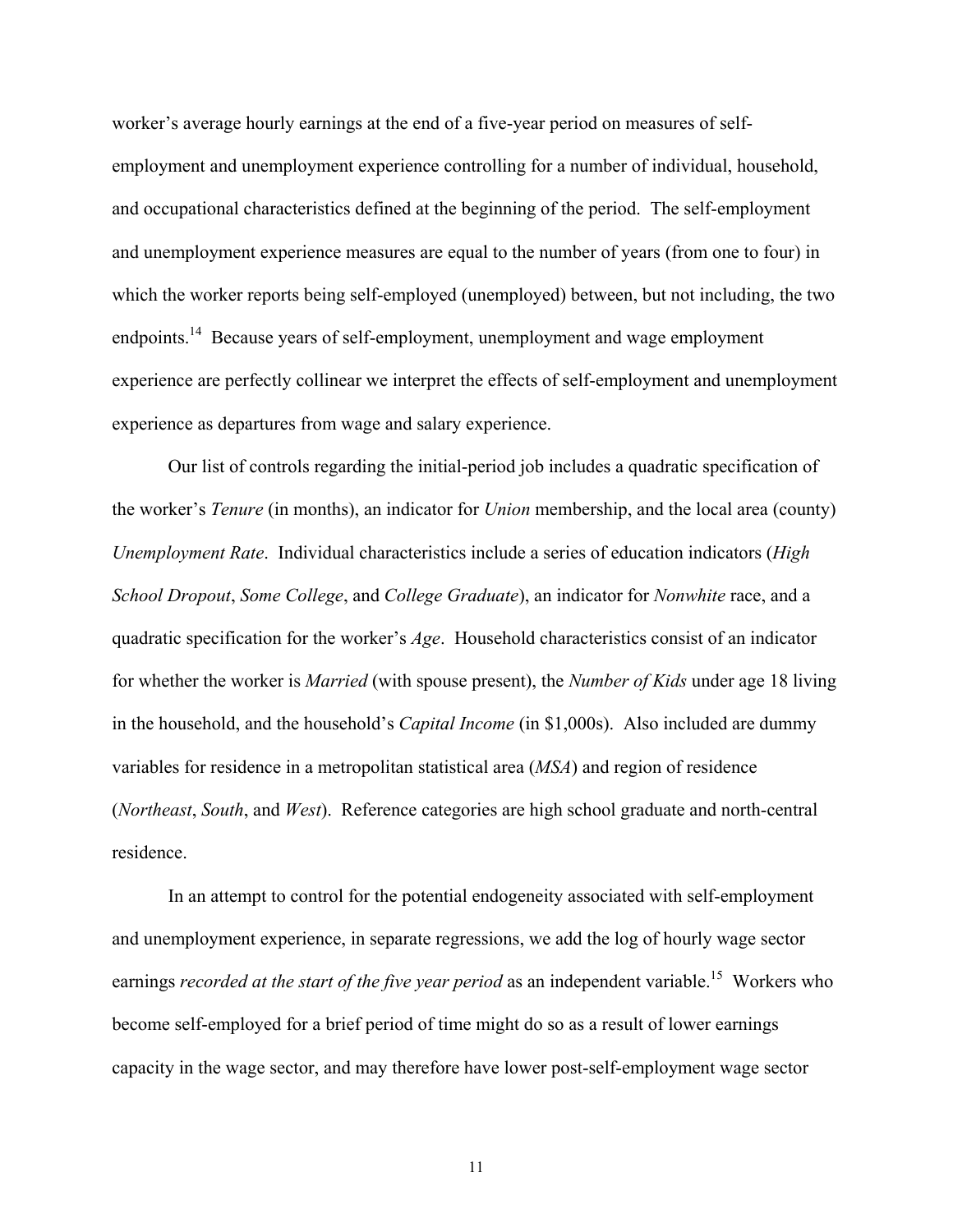earnings regardless of any self-employment activity. A similar argument can also be made for workers who become unemployed. By including the log of hourly earnings in wage employment from the beginning of each of the five year windows we capture time invariant unobserved individual heterogeneity associated with differences in productivity.16

Tables 4A and 4B report summary statistics for the regression samples. We leave a detailed inspection of these tables to the reader and highlight only a few key elements. Turning first to the males (Table 4A), the average worker in our sample was self-employed for about onetenth of a year in each window, while the average number of years unemployed tended to be slightly shorter. Most of the remaining characteristics are fairly stable across time. Job tenure seems to increase rather dramatically as of the 1981-1986 period, perhaps as a result of a variable redefinition in the PSID. The local unemployment rate rises at first and then falls slightly, mirroring the general economic conditions during this time period. The summary statistics for the female workers (Table 4B) are similar in many ways, but women tend to have had fewer years in self-employment than men during the various five-year windows and their job tenure increases gradually over time. MSA residence tends to fall over time for both men and women.

### **5. Regression Results**

Tables 5A and 5B present parameter estimates for males and females, respectively. The tables include regression results for a model that controls for unobserved heterogeneity (even numbered columns) and for comparison a model that does not include the log of hourly earnings at the start of each period (odd numbered columns). Focusing first on Table 5A and the odd numbered columns (no controls for endogeneity), we find that self-employment experience is generally associated with reduced earnings upon return to the wage-and-salary sector for males.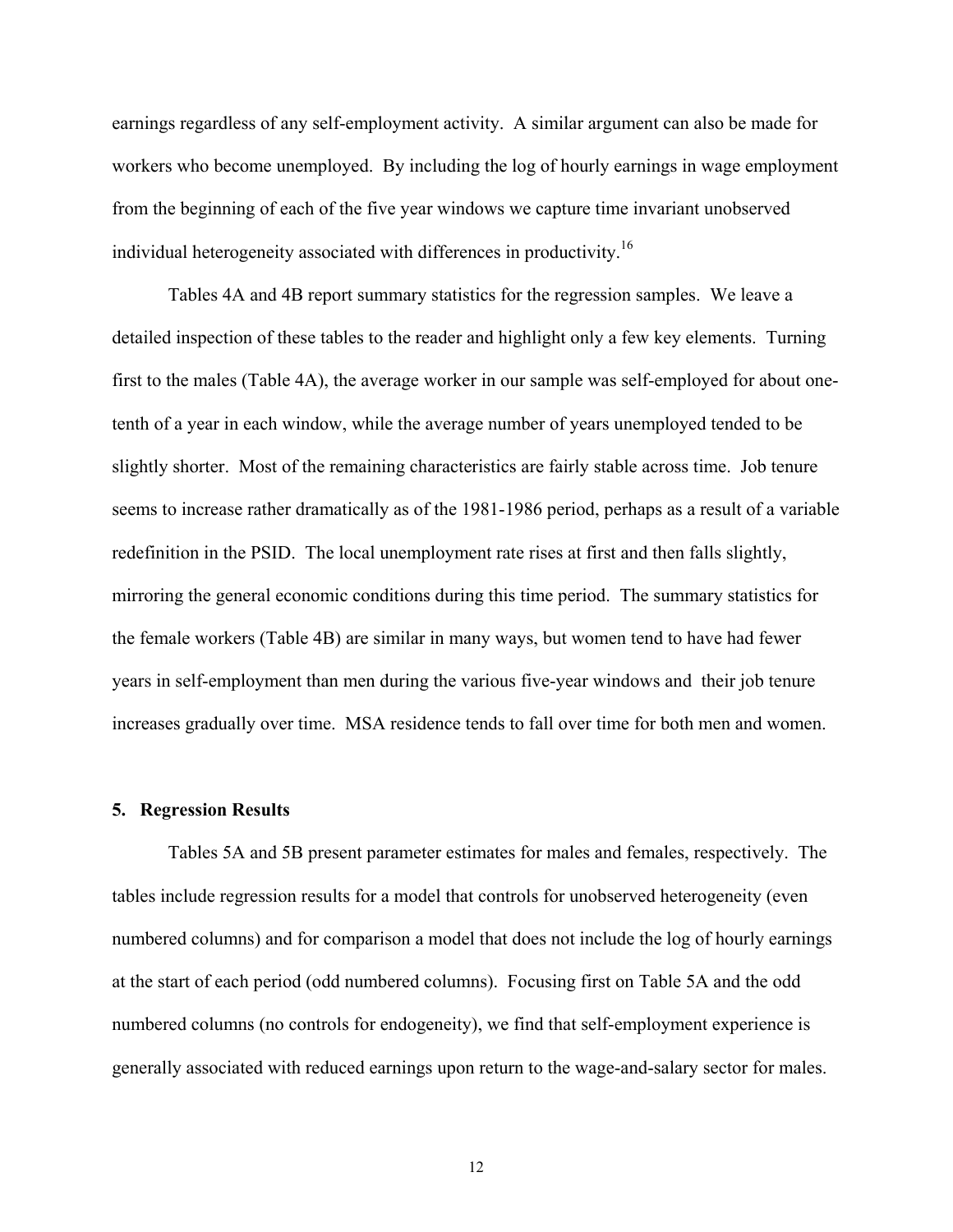The one notable exception is a positive but statistically insignificant estimated effect in the 1981- 1986 period. For periods in which the estimated relative returns to previous self-employment experience are negative, an additional year of self-employment experience reduces the post-selfemployment wage by between 3.0 and 15.6 percent compared to a year of continued wage employment. In comparison, an additional year of unemployment is generally associated with negative relative wage returns that are larger in magnitude than years of self-employment. These differences are statistically significant in all but the 1979-1984 time period. For these men an additional year of unemployment is associated with a wage reduction of 8.2 to 55.7 percent upon return to full-time employment relative to a year of continued wage employment. As noted above selection may account for the rather large negative effects estimated here.

In fact, the results presented in the even numbered columns of Table 5A suggest that men in our samples "negatively select" into both self-employment and unemployment. In all cases where the relative returns to self-employment and unemployment are negative, the magnitudes of the effects are considerably smaller once we control for unobserved heterogeneity. The estimates of the relative wage loss from an additional year of self-employment experience in the even number columns range from 2.8 to 10.8 percent. This suggests that men who select into self-employment and unemployment have unobserved characteristics that are associated with poorer wage sector outcomes than those who remain in the wage sector. Even after accounting for differences in time invariant unobserved heterogeneity, however, experience in selfemployment still has a smaller negative effect than unemployment experience for men. In this case, however, these differences are statistically significant in slightly fewer of the time periods.17

While there are several important differences these general findings also hold for the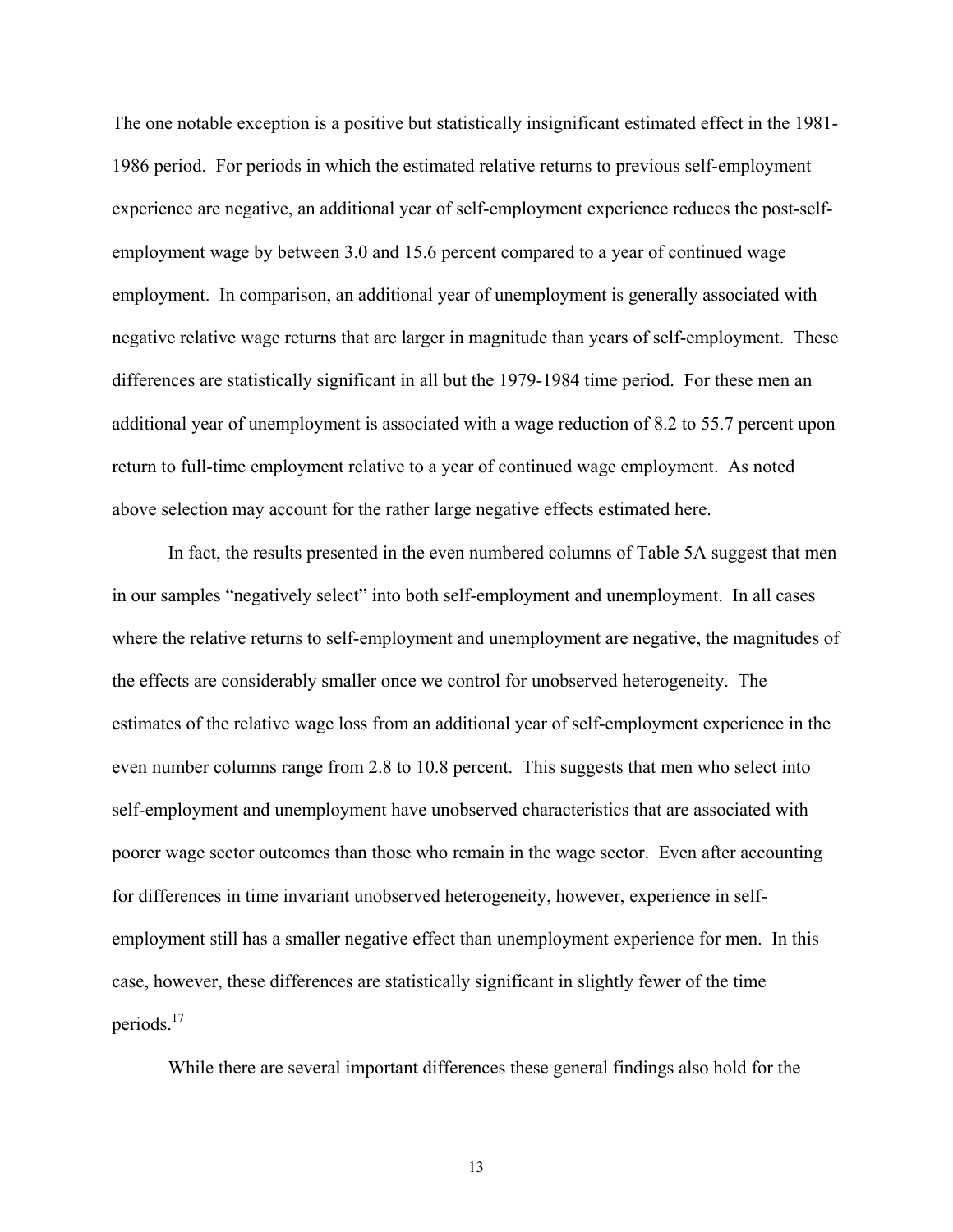females in our sample (Table 5B). For women in our sample the point estimates on years of selfemployment experience are negative in all but the 1983-1988 time period. However, likely because of the small sample sizes and a low incidence of self-employment among women, these point estimates are only statistically significantly different from zero in the 1980-1985 time period. Much like the results for men, the coefficients on years of unemployment experience are more consistently negative and statistically significant. These negative returns to unemployment experience also appear to be bigger in magnitude<sup>18</sup> than the negative returns to self-employment (though only statistically significantly different in the 1983-1988 window). Finally, comparing the even to odd numbered columns in Table 5B it appears that, unlike men, women do not negatively select into self-employment but, like men, there is evidence of negative selection into unemployment.

 Coefficients on the remaining variables in Tables 5A and 5B are largely consistent with earlier findings in the labor economics literature and do not warrant lengthy attention here. To summarize briefly, wages tend to be higher for those with more tenure on the initial job and more education as of the initial year. Age exerts the expected hill-shaped effect on wages, and members of nonwhite races have lower wages. Residence in an MSA tends to increase average hourly earnings.

## **6. Robustness Checks**

 Our first robustness check considers the effect of self-employment experience on wagesector earnings over a longer time period. We present two sets of results for ten-year windows in Table 6: 1979-1989 and 1980-1990. This analysis has the advantage of allowing for longer spells in self-employment. However, one disadvantage is that we give up some precision in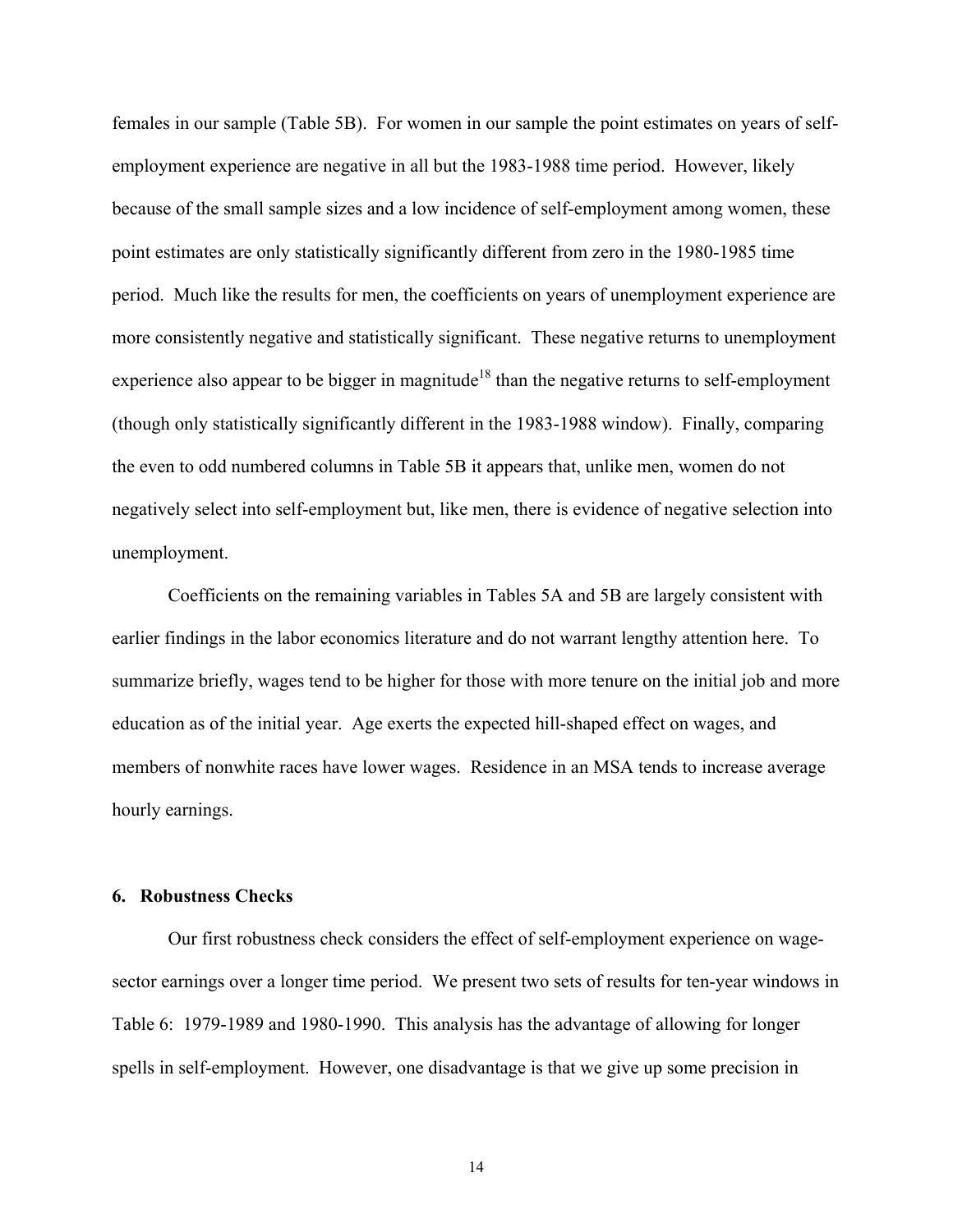measuring many of the other exogenous variables in our model. Recall that we measure characteristics at the initial period. By expanding the window we increase the probability that some of these characteristics have changed by the end of the period examined. Table 6 includes only coefficients and standard errors for the "Years Self-Employed" and "Years Unemployed" variables. For men in our sample, the results in Table 6 reveal similar patterns to our baseline findings. If anything, the magnitude of the relative negative wage returns to years of selfemployment appear to be somewhat smaller. Nonetheless, brief self-employment experience is found to reduce average hourly earnings upon return to the wage sector relative to a continued spell in wage employment for men. However, the negative consequences associated with selfemployment experience appear to be small relative to the effects of spells of unemployment. For women in our sample, the results are mixed. The relative effect of years of self-employment is essentially zero in the 1979-1989 period but is negative and large relative to the effects of unemployment in the 1980-1990 window. This inconsistency with previous results is likely due to the further reduction in sample sizes and the loss of precision in measuring exogenous variables.

 Finally to improve our estimates of the effects of self-employment experience on wages we consider the possibility that those who have brief self-employment experience should actually be compared to those who remain in the wage sector but who also experience at least one job change during the five-year window. To investigate this, we identify wage job changers in the PSID by comparing annual three-digit occupation codes and omit workers who have the same wage occupation throughout the five-year window. Results in Table 7 are similar to our baseline results in Tables 5A and 5B, with the exception that fewer of the point estimates are statistically significantly different from zero at the five-percent level. The general conclusion that brief self-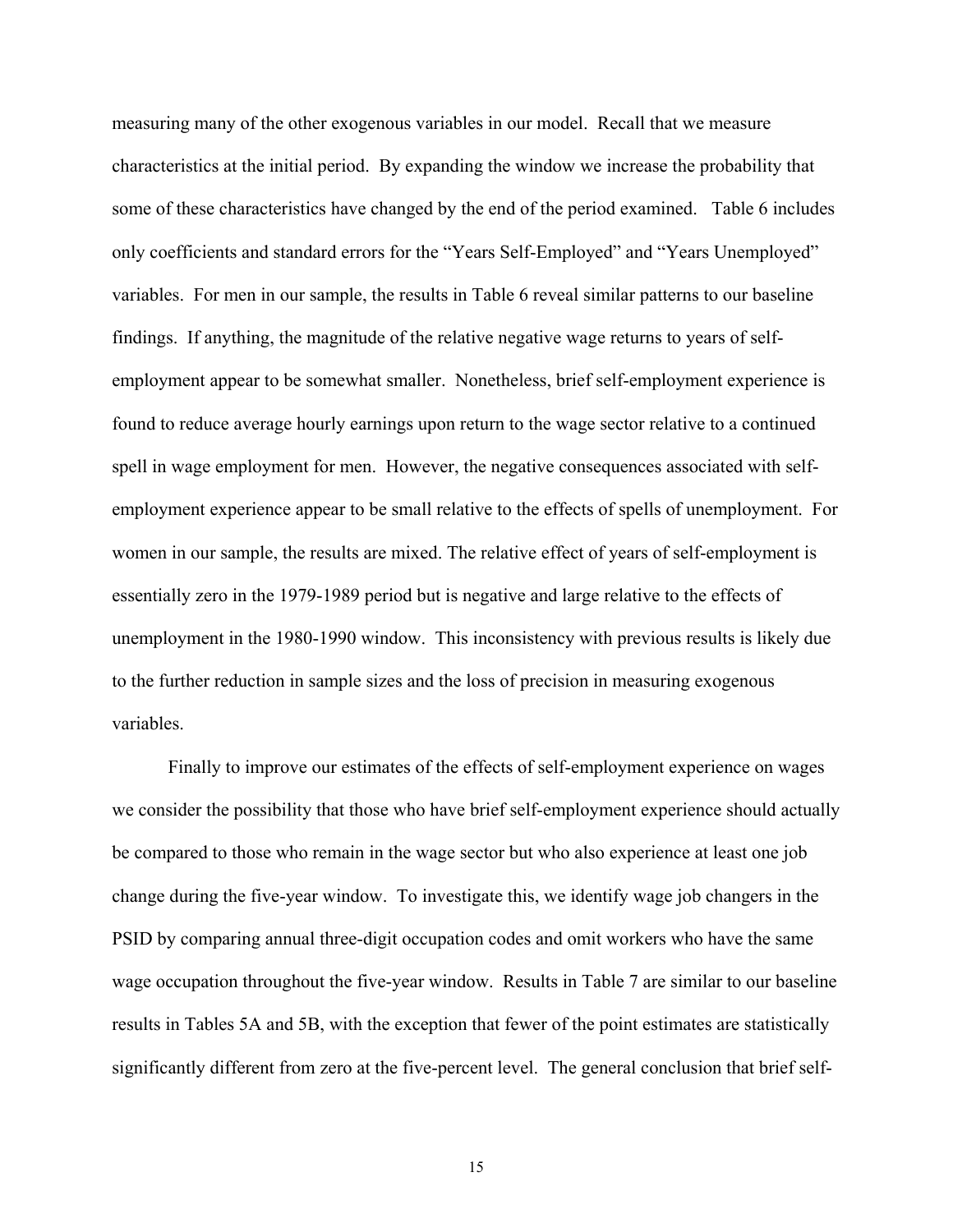employment experience does not increase post-self-employment average hourly earnings continues to hold, regardless of whether the comparison group includes those who do not change wage jobs during the period of analysis.<sup>19</sup> These results do, however, suggest that the returns to self-employment experience are likely closer to zero than our earlier results may have suggested.

#### **7. Other Potential Consequences**

 To this point, we have restricted our attention to the wage consequences of selfemployment experience for workers who return to full-time employment by the end of each of the five-year windows. However, there are potentially other labor market consequences associated with short self-employment spells. For instance, it may be difficult for those workers who fail at self-employment to subsequently find wage employment. In addition, those who do re-enter the wage sector might only be able to find part-time employment. We examine these potential consequences in this section.

 For consistency, we focus on individuals who are full-time wage employed at the beginning of each of the five year windows and who are not self-employed at the end. Looking only at those who are wage employed at the end point we examine what effect *any* selfemployment experience has on the probability of part-time employment. The upper portion of Table 8 provides raw part-time employment rates among this group. We compare all individuals in our sample to those with any self-employment experience between the end points and to those who had any unemployment experience. In almost all cases the part-time employment rates of men and women who experienced a short spell of self-employment are higher than the average of the sample. However, the part-time employment rates of those with self-employment experience are substantially lower than the group of workers who experienced unemployment in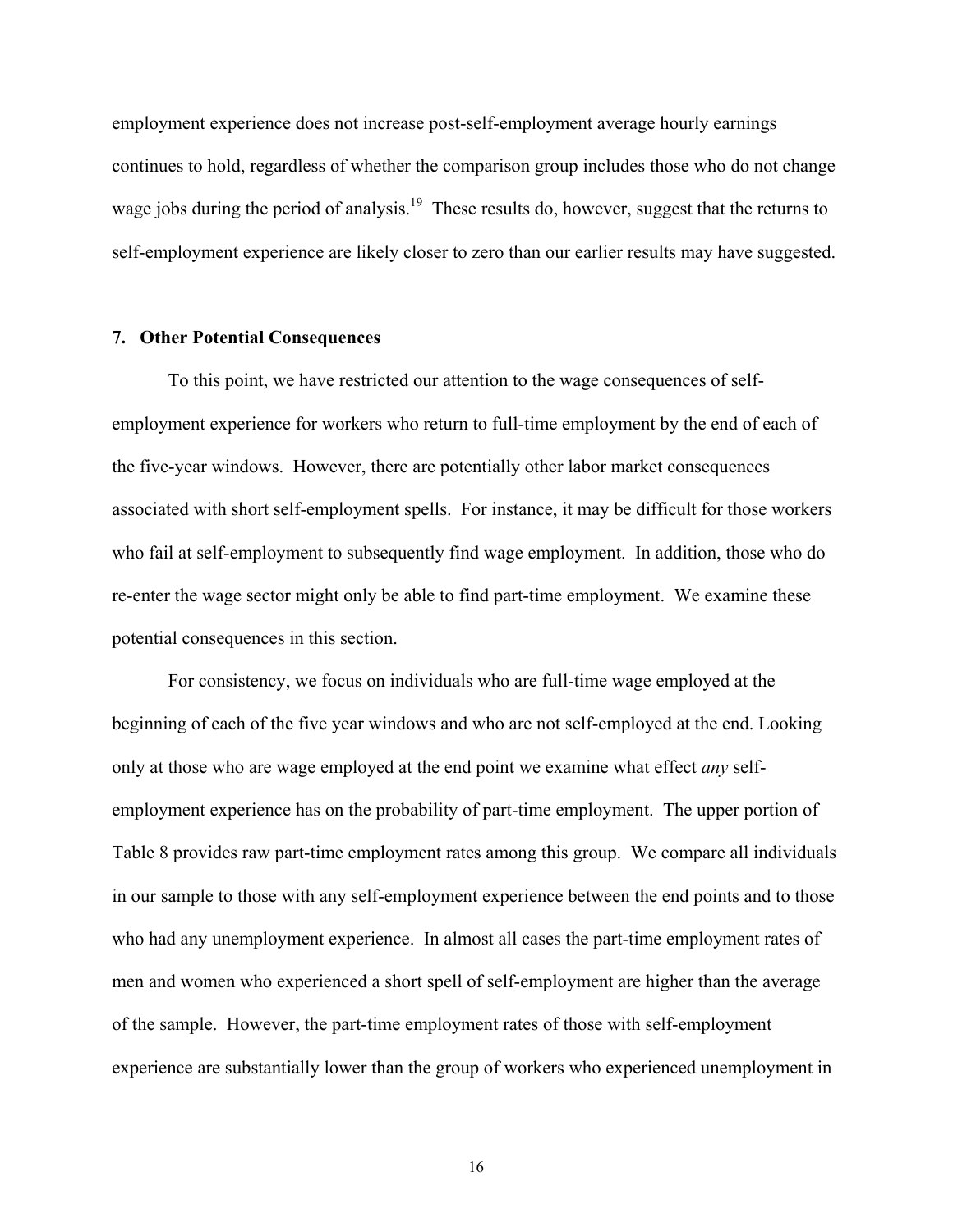all periods for men and somewhat lower in many of the periods for women.

In Table 8 we also look at the effects of self-employment on unemployment. The lower portion of Table 8 gives end period unemployment rates for workers who are labor force participants at the end of each of the periods by employment experience. Because the incidence of unemployment in any given year is rare the percentages are not as uniform across periods. In most cases the unemployment rates of the ever self-employed groups are somewhat larger than those for all individuals in the sample. However, as we might expect, unemployment rates of the ever unemployed do tend to be larger despite these sample considerations.

To investigate these possible consequences more carefully we estimate linear probability models of end-period part-time employment status and unemployment status by  $OLS^{20}$ , separately for men and women. Along with the list of controls regarding the initial-period characteristics from the previous analysis (including the log of wages, our proxy variable for productivity) we include an indicator variable which is set equal to one if the individual had any self-employment experience between the end points of the five-year window.<sup>21</sup> Again for comparison, an indicator variable for unemployment experience is also included as a regressor. Table 9 contains the coefficient estimates and heteroskedasticity corrected standard errors for the self-employment and unemployment experience indicator variables. The results for males (upper portion of table) are consistent with the raw data. Previous self-employment experience appears to have a small positive effect on the probability of part-time employment and unemployment at the end point. In almost all cases the effect is not statistically significant. These results contrast with the relatively large positive effects of unemployment experience on the probability of subsequent part-time employment and unemployment found using the same sample.<sup>22</sup> Likely due to small sample sizes the results for women are much less consistent across periods.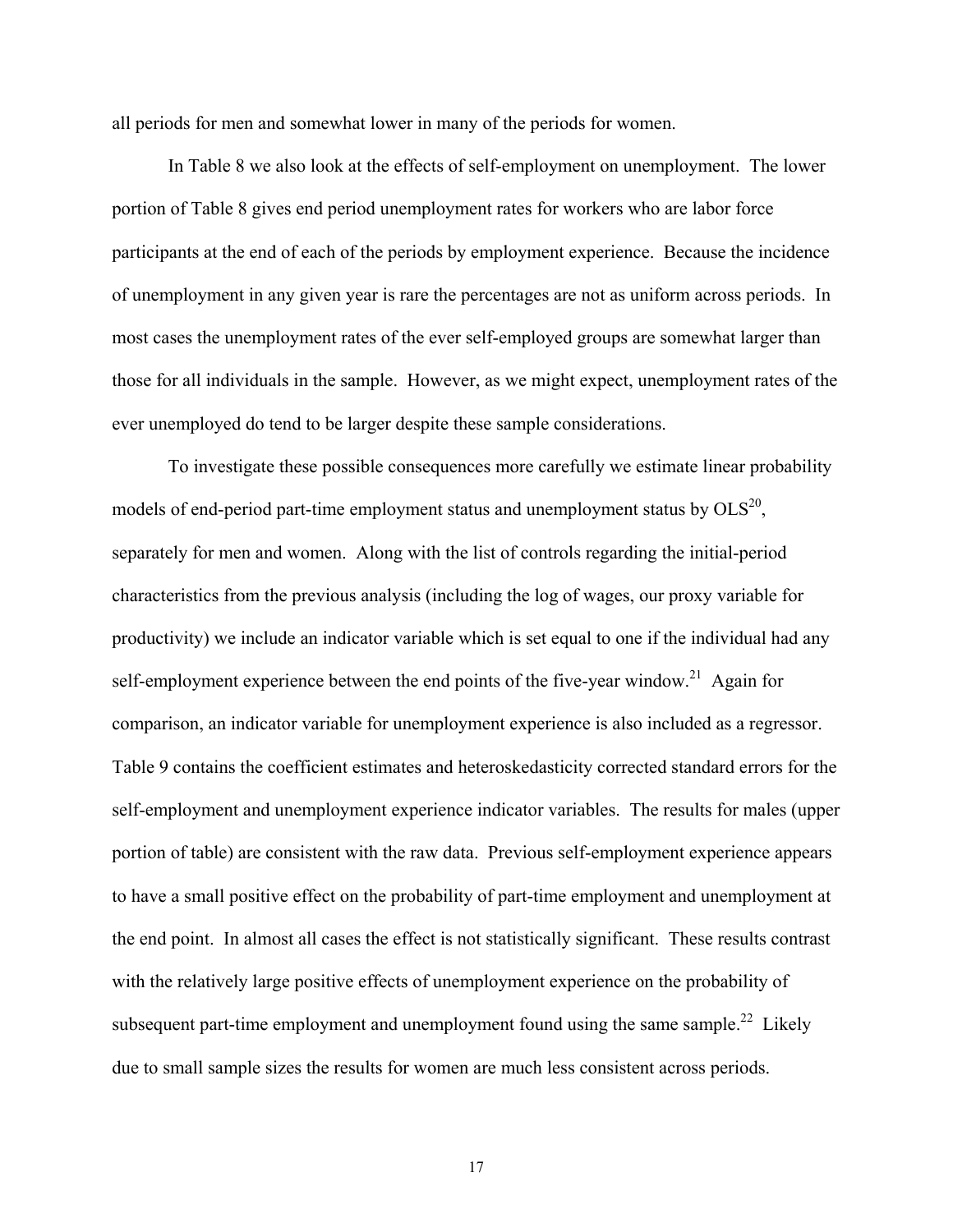However, the table provides some evidence that self-employment experience is associated with an increased probability of subsequent part-time employment and unemployment. Again, however, the coefficient on any unemployment experience is more frequently positive and significant.

## **8. Conclusions**

In theory, prior self-employment experience has the potential to either improve or worsen (or have no effect on) labor market outcomes for workers who eventually return to the wage sector. Using regressions of average hourly earnings on a variety of control variables including controls for time invariant unobserved heterogeneity, we find no empirical evidence that short self-employment experiences increase wages relative to continued wage employment for men or women. If any nonzero impact can be discerned from these data, it is that (compared to wage employment) an additional year of self-employment might actually reduce post-self-employment earnings in the wage sector by anywhere from 3 to 11 percent for men. These results contrast with the results of previous research by Williams (2000) who found the returns to selfemployment to be positive and equal to the returns to wage employment for men and positive but less than the returns to wage employment for women. These differences may be due, in part, to the differences in the age distribution of the sample used in that study which was much younger and less representative of the overall population than our sample.

Unlike previous research, we also examine the effect of short self-employment spells on future employment prospects. In particular, we estimate the effect that self-employment experience has on the probabilities of subsequent part-time employment and unemployment. We find that, relative to wage sector experience, self-employment experience does not improve and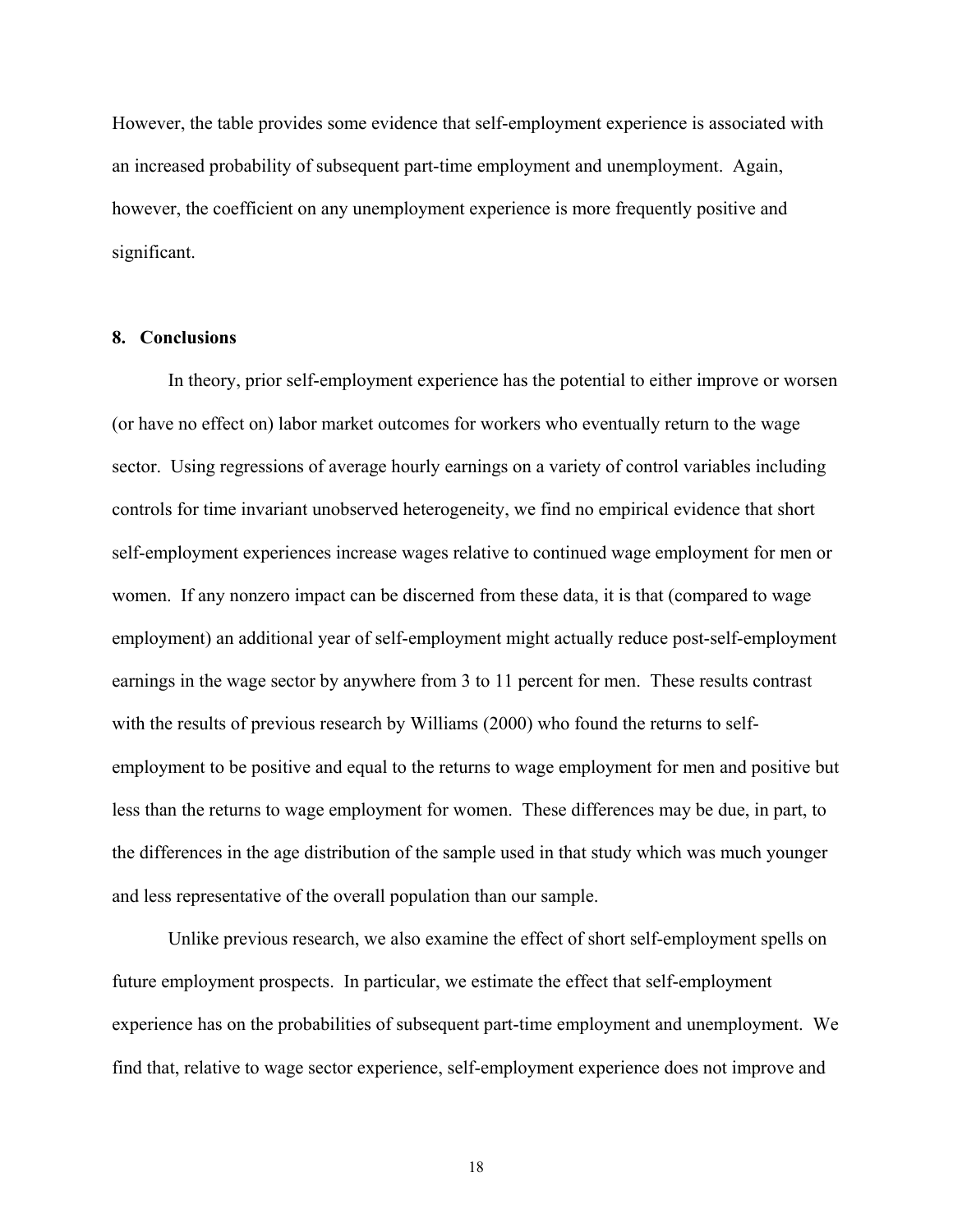may diminish subsequent employment outcomes. It appears that a short spell of selfemployment may increase the probability of unemployment by anywhere from 3 to 10 percent, and part-time employment by 10 to 30 percent. These results provide useful information in terms of evaluating the potential costs and benefits of public policies that support small business formation. On the surface, efforts to increase entrepreneurial activity may have unintended consequences in the form of lower employment probabilities, higher part-time employment probabilities, and lower earnings upon an eventual return to the wage sector.

Additionally, throughout our analysis we compare the labor market effects of spells of self-employment to the effects of spells in unemployment, in part to shed light on the likely effectiveness of recent Self-Employment Assistance programs focused on preventing unemployment spells. We find that the negative labor market consequences associated with unemployment spells in most of the five year windows examined are more severe than those associated with self-employment. Specifically, unemployment experience increases the probability of subsequent part-time employment by 14 to 40 percent, and of subsequent unemployment by 6 to 25 percent. To the extent that our analysis captures the underlying wage and employment effects of self-employment and unemployment, these results suggest that certain benefits may arise from programs that promote self-employment as an alternative to unemployment.

Several caveats are in order, however. First, we have not fully addressed the issue of selection out of self-employment or unemployment. This may bias our estimates of the returns to self-employment if those who enter but do not leave self-employment within our period of analysis are those who would have had higher wages upon returning to the wage sector. Further, selection out of the self and unemployment states may differ systematically resulting in our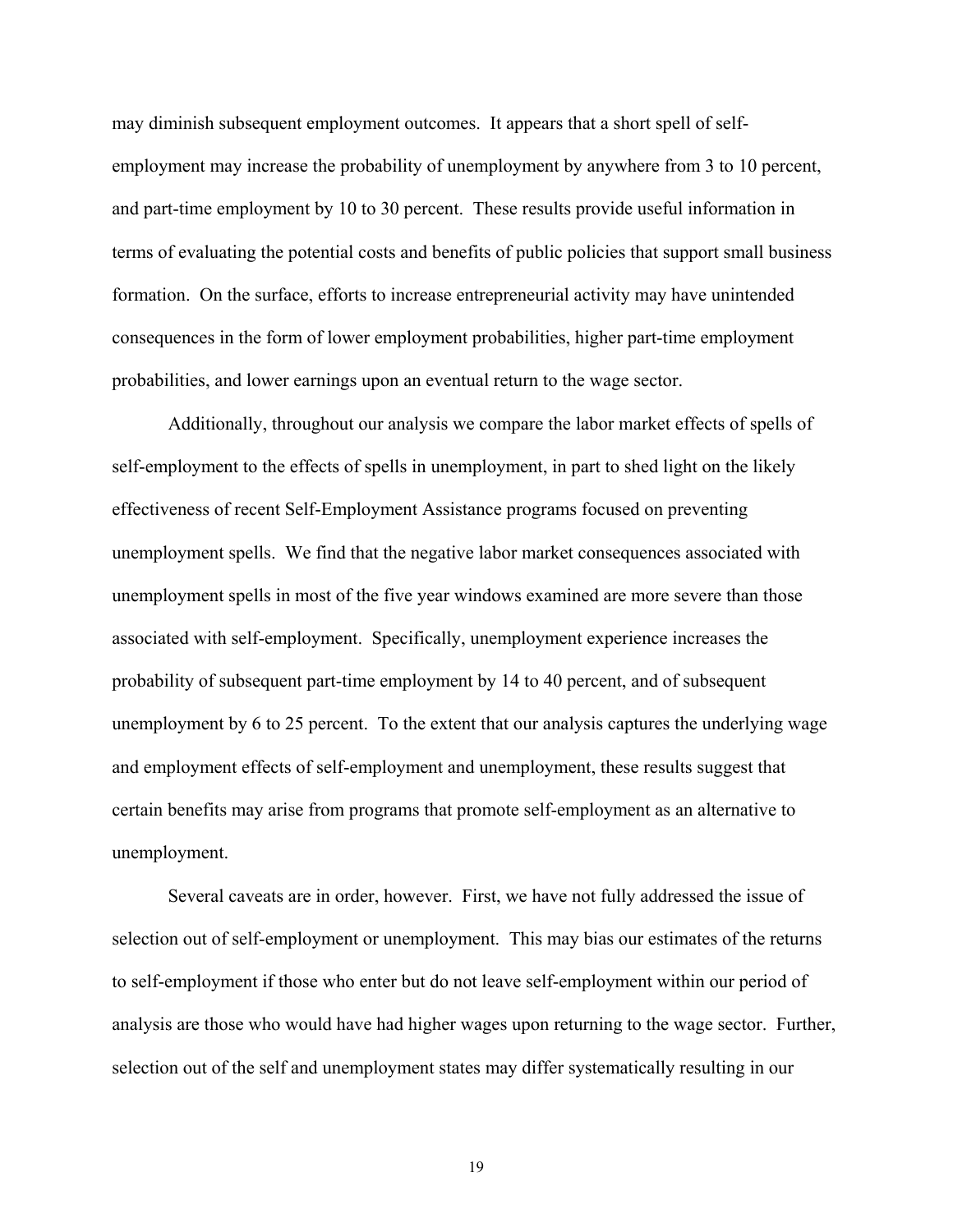finding of larger negative consequences to unemployment. This would be the case, for example, if individuals who are self-employed have higher reservation wages for wage sector reemployment than those who are unemployed. Second, our choice of time periods, while based on concerns of business cycles and tax changes, may be somewhat arbitrary. It could be the case that the labor market effects of self-employment and unemployment are quite different during other periods of time, especially for a window of time that spans a recession. Finally, despite accounting for wage and employment consequences, we are not able to assess nonpecuniary costs of self-employment experience such as the loss of fringe benefits.

Despite all of this, we believe that our results bring to the forefront new issues for consideration in the evaluation of the likely "effect" of various self-employment assistance programs. Our results suggest that the effectiveness of such programs depends to a great deal on which sector of the labor market workers are being attracted from to become entrepreneurs. Generally, we find that workers who remain in wage sector jobs do better in terms of wage outcomes than those who experience brief spells of self-employment but that those with spells of unemployment fare even worse than those with spells of self-employment. Thus, in evaluating programs aimed at promoting self-employment among the wage employed, such as those that provide start-up grants or general tax breaks, policy makers must weigh the possible deleterious effects of spells in self-employment on wages against the possible positive aspects of such policies. On the other hand, these results suggest that an evaluation of programs that promote self-employment among the unemployed should account not only for the promise of reducing public assistance rolls and creating new jobs but also for the fact that (compared to unemployment) self-employment may provide workers with an opportunity to maintain human capital in cases where wage sector employment is not an option.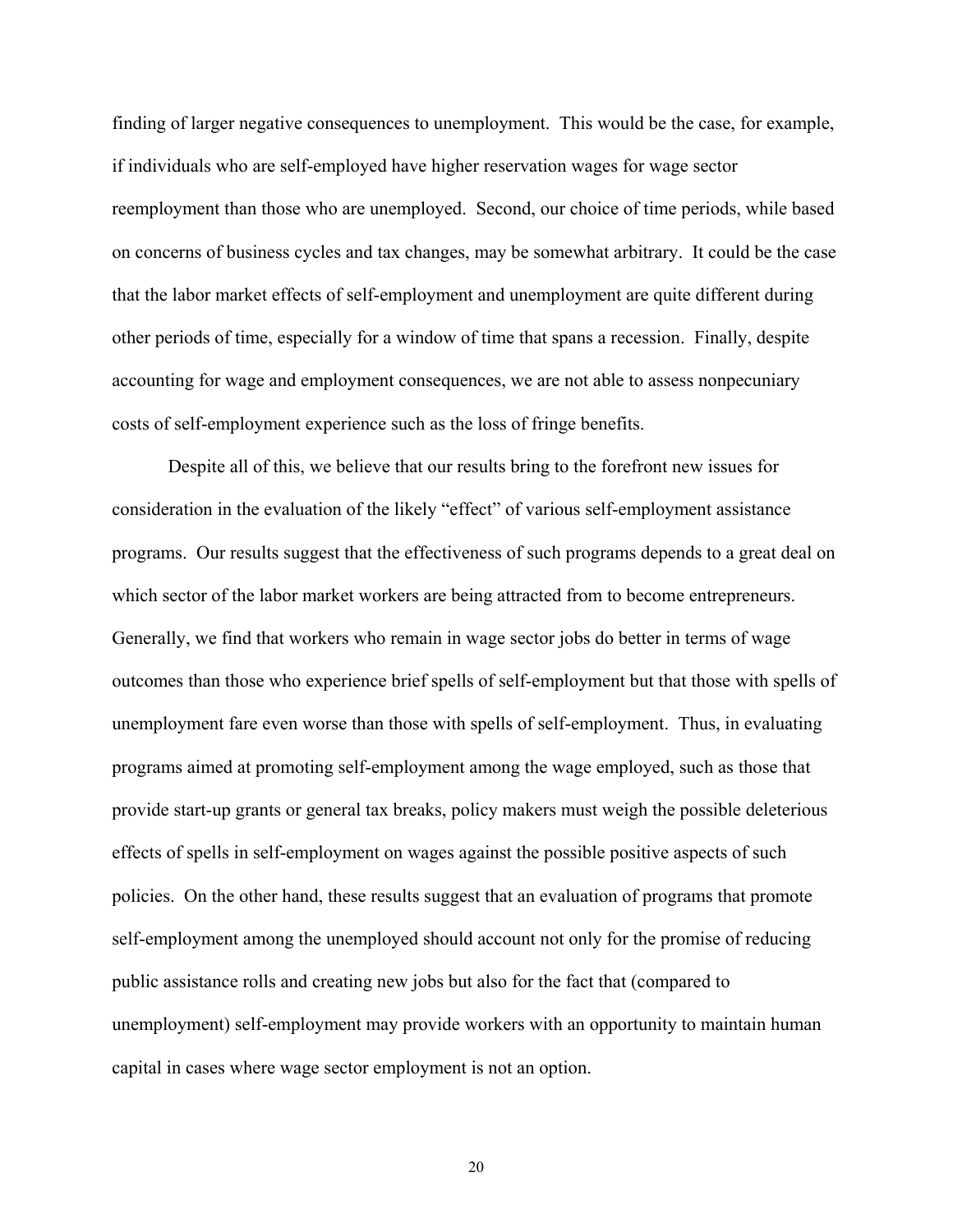## **Endnotes**

 $\overline{\phantom{a}}$ 

<sup>1</sup> For an exhaustive review of some recent attempts in the US, see Vroman (1997).

<sup>2</sup> See Holtz-Eakin (1995) for a detailed discussion of federal tax preferences for small businesses.

 $3$  Information provided on the Small Business Administration web page: http://www.sba.gov/.

<sup>4</sup> See Williams (2000) for an excellent discussion of these possibilities.

 $<sup>5</sup>$  Holtz-Eakin, Rosen, and Weathers (2000) are the most recent of a number of authors to</sup> examine the overall earnings effects of self-employment. They show that low-income selfemployed workers are more likely to move up the income distribution, but that higher-income entrepreneurs did not necessarily enjoy similar success in terms of mobility. Again, their analysis focuses on the overall returns to self-employment and does not isolate the experiences of those who return to the wage sector.

 $<sup>6</sup>$  See page 529 of their study.</sup>

 $<sup>7</sup>$  See, for example, Fuchs (1982).</sup>

 $8$  See Farber (2001) for a review of the recent literature and recent estimates of the consequences of job loss.

<sup>9</sup> For additional information on the PSID, see http://www.isr.umich.edu/src/psid/index.html.

 $10$  Like many earlier studies in this area, our use of annual PSID survey data restricts us to using single point-in-time observations on employment status.

 $11$  A small number of observations were dropped from the sample because of unusually high hourly wages (those with wages in excess of \$300).

 $12$  By restricting the sample to those workers who return to full-time employment there is the potential for exacerbating selection bias pertaining to self-employment exit. Those who leave self-employment for "good" wage employment opportunities may be overrepresented in our sample. However, as we show in section 7, self-employment experience has little effect on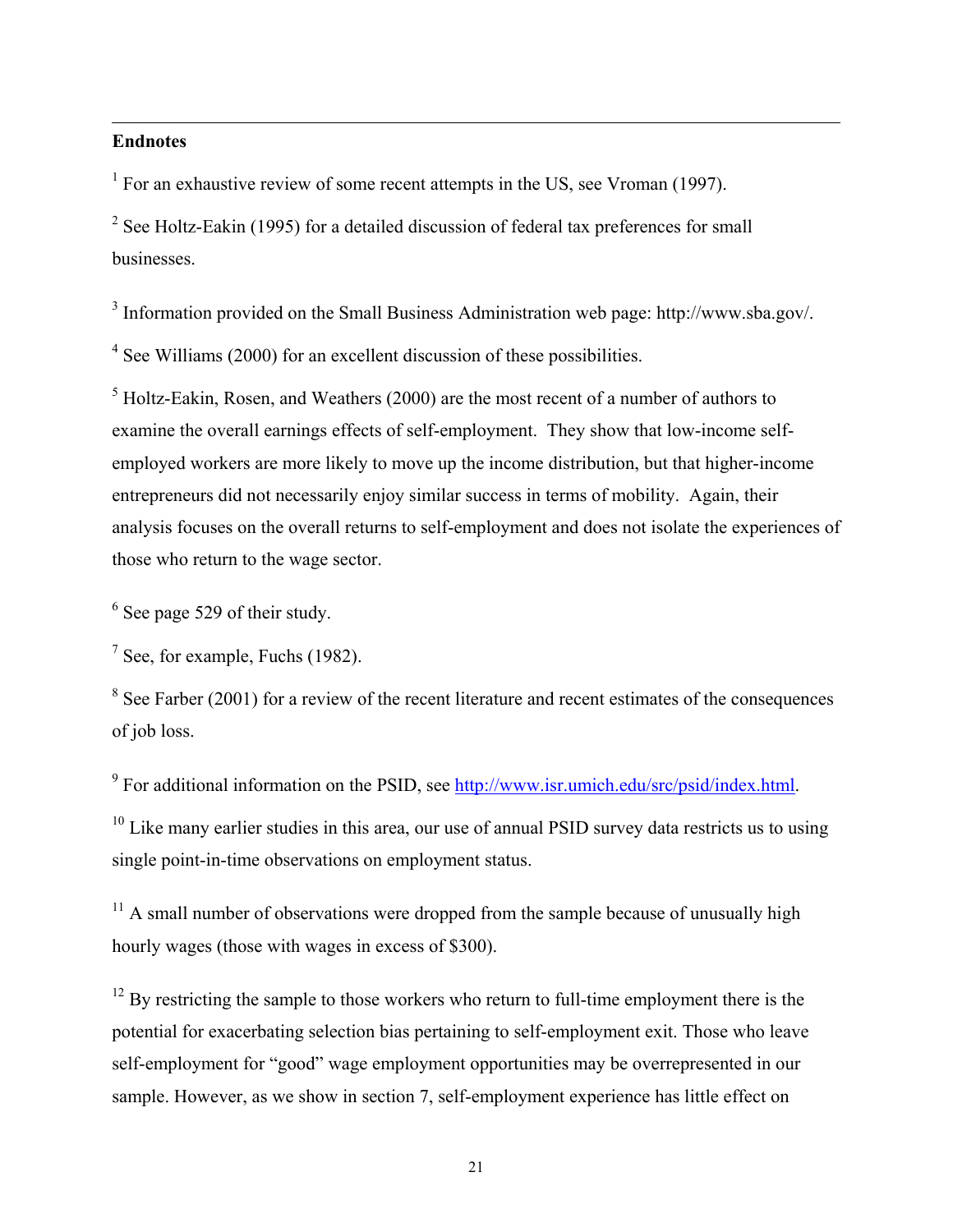subsequent part-time and unemployment probabilities. In any case including part-time employees at the end of each of the periods has little effect on the results.

 $\overline{\phantom{a}}$ 

<sup>13</sup> It should be noted that the rows in Table 1 do not necessarily sum to 100 percent, because of possible overlap between the Ever Self-Employed and Ever Unemployed categories.

<sup>14</sup> A formal empirical evaluation of self-employment assistance programs which target the unemployed would focus only on transitions from unemployment to self-employment. Such a strategy would restrict us to prohibitively small sample sizes, however, so we consider any shortterm self-employment experience between the endpoints.

<sup>15</sup> Because it was important to control for variables that do not change over time we chose not to pool the data and use a fixed effects model in estimation. A wage growth model was also rejected in favor of the described specification because of the unappealing restriction on the rate of return to time invariant individual specific skills (the coefficient on lagged wage is restricted to equal one in the wage growth model.) Changes in the rate of return to skills over the period examined in the US are well documented (see, for example, Katz and Murphy 1992).

 $16$  Our measure of unobserved productivity may be biased if spells of self-employment (unemployment) within our five year periods are associated with previous spells of selfemployment (unemployment). In such a case wages at the beginning of the period will also reflect previous self-employment or unemployment experience. However, we experimented with an IV strategy to control for endogeneity associated with entry into self-employment and the effects of self-employment experience were similar to those presented here.

 $17$  In addition to the 1984-1989 time period, when we control for heterogeneity the difference between the returns to self and unemployment is statistically insignificant in the 1979-1984 and 1983-1988 periods as well.

<sup>18</sup> These effects are somewhat larger than those estimated for displaced workers over the same period in Farber (2001). These differences are likely due to differences in samples, as previously discussed, and in period length (Farber examines three-year windows compared to our five-year windows).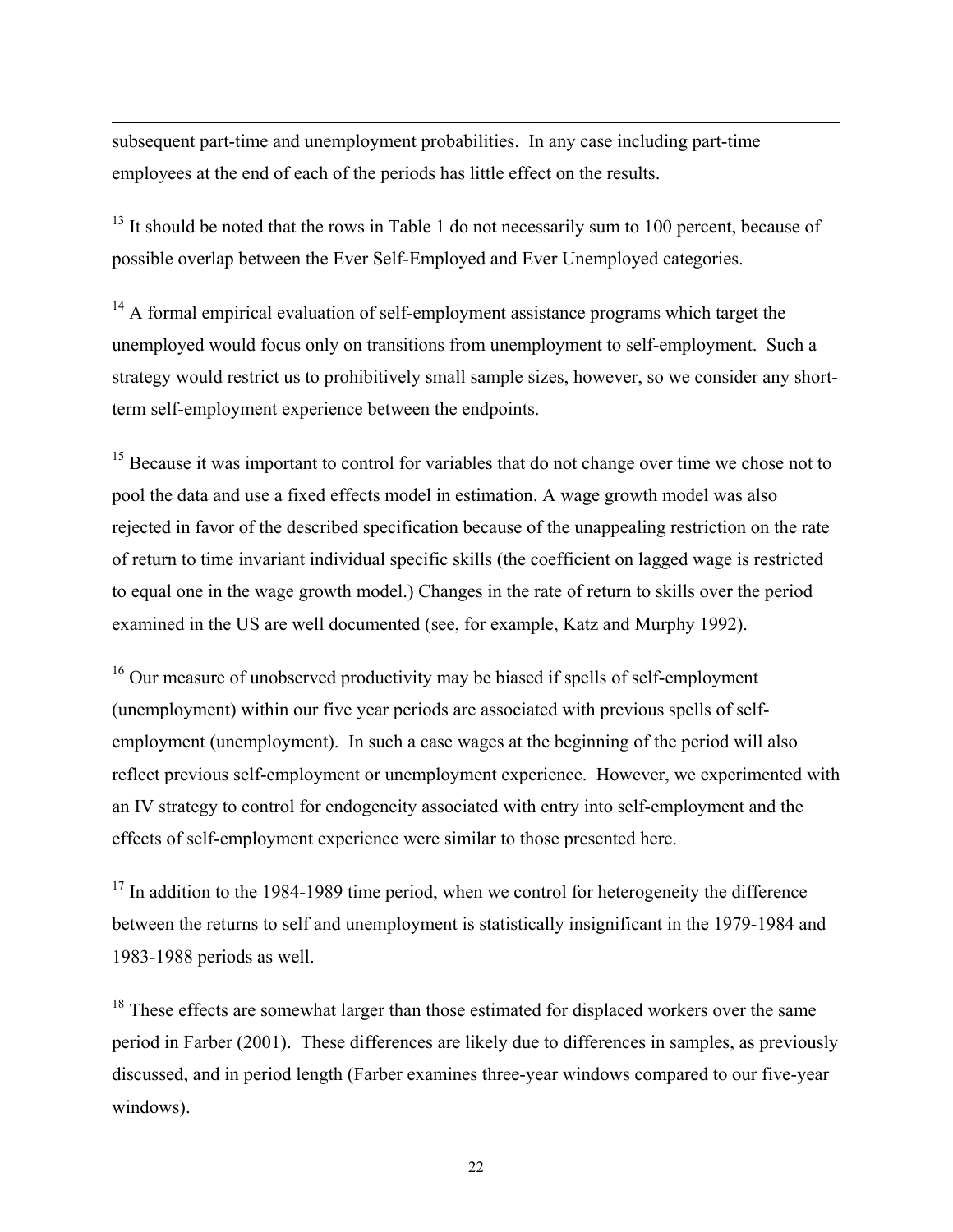$19$  We also explored the use of tenure data in the PSID, identifying wage job changers as those whose tenure on the current job was ever less than 12 months during each five-year window. While this cost us a substantial reduction in sample sizes, results were largely similar to those in Table 8.

 $\overline{\phantom{a}}$ 

<sup>20</sup> We chose the linear probability model over logit or probit for ease in interpreting the coefficients. We adjust the standard errors for the heteroskedasticity that is inherent in the model using White's (1980) estimator. In any case, we experimented using probit and in those cases found qualitatively similar results.

 $21$  Our choice of binary indicators for self-employment and unemployment experience in this part of the analysis is made for convenience of interpretation, as well as the fact that experimentation with more continuous measures as in our log wage regressions yield qualitatively identical results.

 $22$  The coefficients on the unemployment experience indicators are statistically different from those on self-employment experience in all periods except the 1984-1989 period.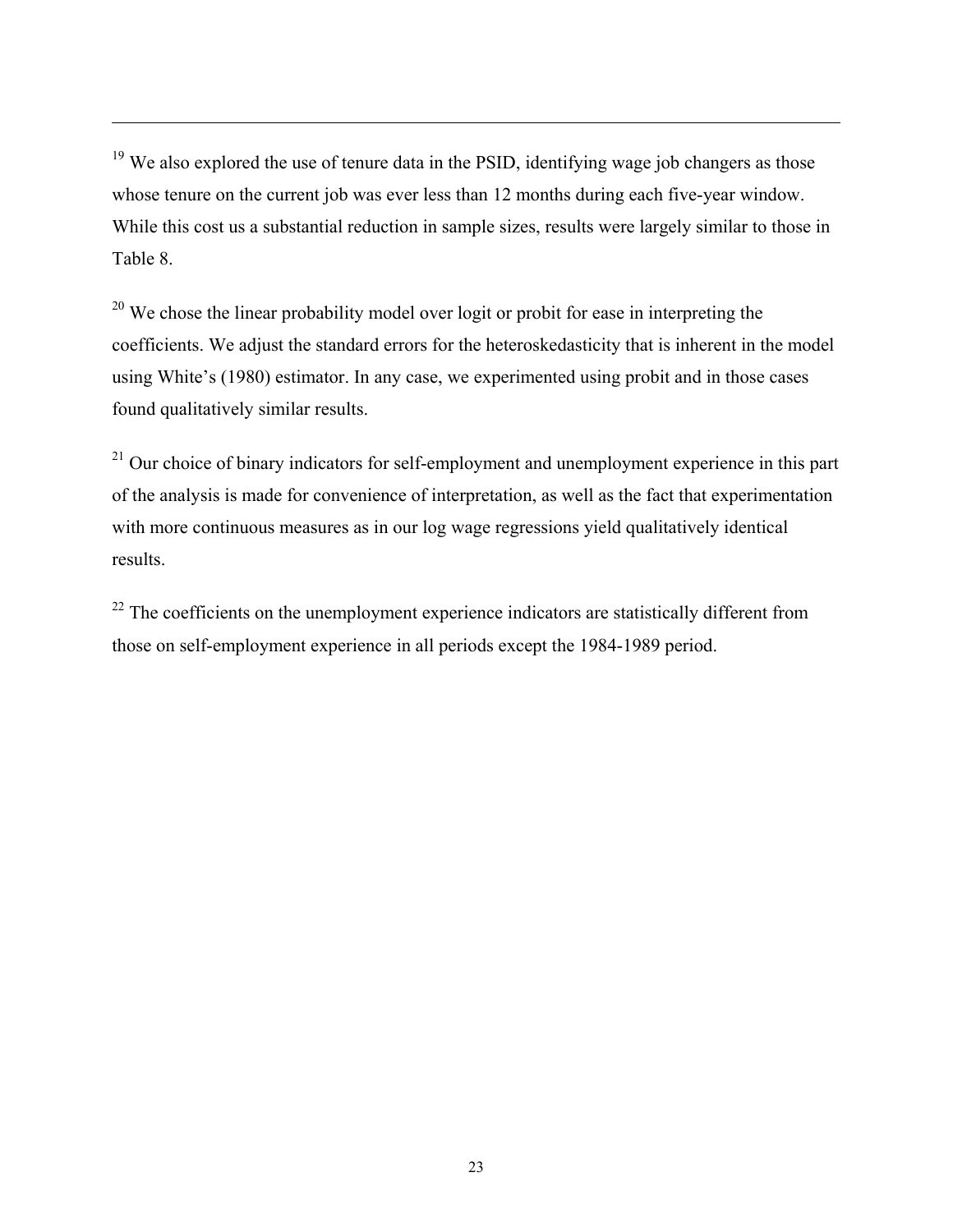## **References**

- Birch, David L. 1979. "Small Business—How Many Jobs?" *The Brookings Review*, Winter, pp. 14-17.
- Bruce, Donald. 2000. "Effects of the United States Tax System on Transitions Into Self- Employment." *Labour Economics* 7(5): 545-574.
- Carroll, Robert, Douglas Holtz-Eakin, Mark Rider, and Harvey S. Rosen. Forthcoming. "Personal Income Taxes and the Growth of Small Firms." In James Poterba (ed.), *Tax Policy and the Economy, Vol. 15*, Cambridge, MA: MIT Press.
- Carroll, Robert, Douglas Holtz-Eakin, Mark Rider, and Harvey S. Rosen. 2000a. "Entrepreneurs, Income Taxes, and Investment." In Joel B. Slemrod (ed.), *Does Atlas Shrug? The Economic Consequences of Taxing the Rich*, New York: Russell Sage Foundation, pp. 427-455.
- Carroll, Robert, Douglas Holtz-Eakin, Mark Rider, and Harvey S. Rosen. 2000b. "Income Taxes and Entrepreneurs' Use of Labor." *Journal of Labor Economics* 18(2): 324-351.
- Cummins, J., K. Hassett, and R.G. Hubbard. 1994. "A Reconsideration of Investment Behavior Using Tax Reforms as Natural Experiments." *Brookings Papers on Economic Activity* 2, 1-59.
- Evans, David S. and Linda S. Leighton, 1989. "Some Empirical Aspects of Entrepreneurship." *American Economic Review* 79(3): 519-535.
- Farber, Henry S., 2001. "Job Loss in the United States, 1981-1999," Princeton University Industrial Relations Section, Working Paper #453.
- Feenberg, Daniel R., and Elizabeth Coutts, 1993. "An Introduction to the TAXSIM Model." *Journal of Policy Analysis and Management* 12 (1): 189-194.
- Ferber, Marianne A., and Jane Waldfogel, 1998. "The Long-Term Consequences of Nontraditional Employment." *Monthly Labor Review* 121(May): 3-12.
- Fuchs, V. 1982. "Self-Employment and Labor Force Participation of Older Males," *Journal of Human Resources* 17:339-357
- Gentry, William M. and R. Glenn Hubbard. 2000. "Tax Policy and Entrepreneurial Entry,"  *American Economic Review* 90(May): 283-287.
- Greene, William H. *Econometric Analysis, 4<sup>th</sup> edition*. Upper Saddle River, NJ: Prentice-Hall, Inc. 2000.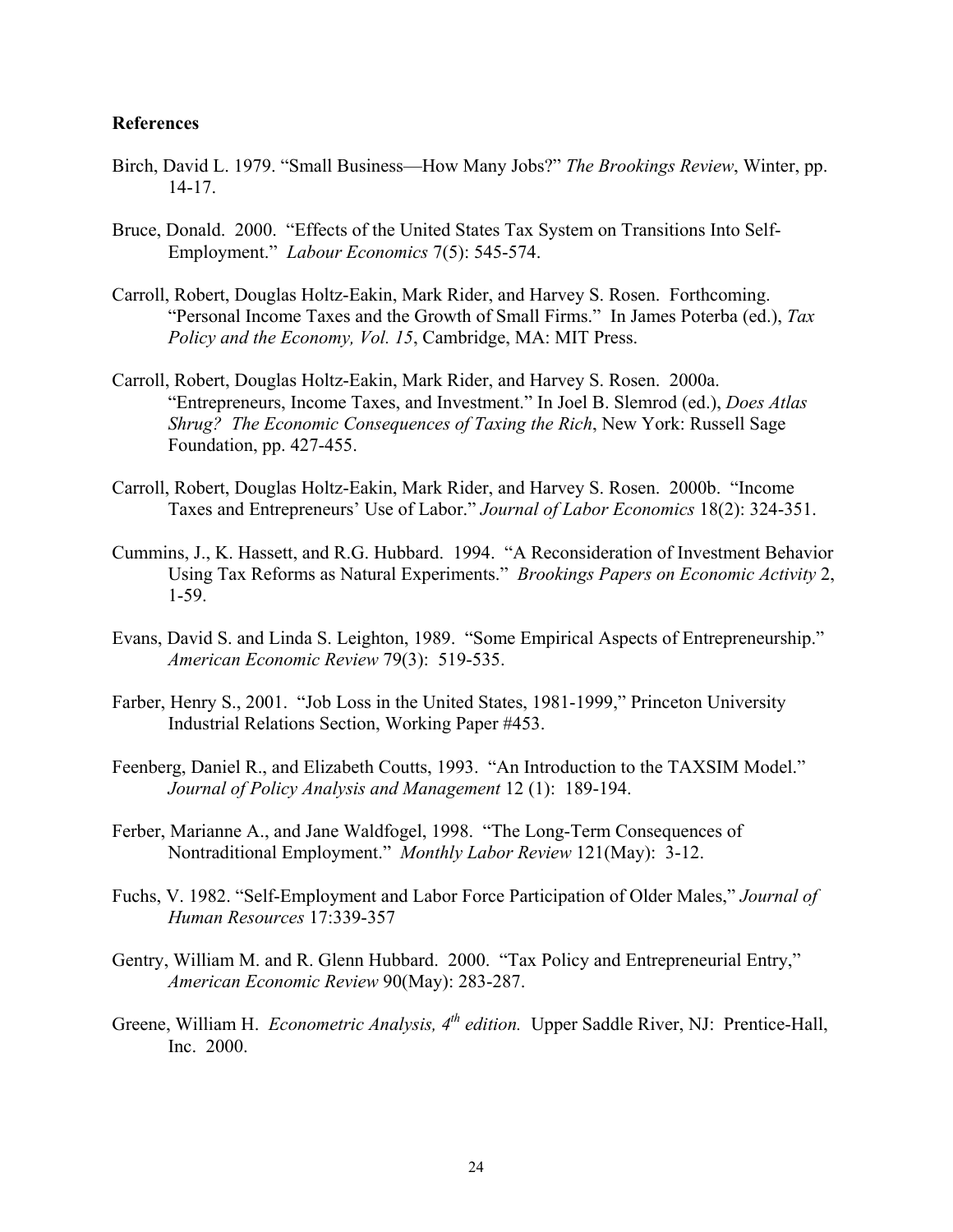- Heckman, James. 1979. "Sample Selection Bias as a Specification Error." *Econometrica* 47: 153-161.
- Holtz-Eakin, Douglas. 1995. "Should Small Businesses Be Tax-Favored?" *National Tax Journal* 48(3): 387-395.
- Holtz-Eakin, Douglas, Harvey S. Rosen, and Robert Weathers. 2000. "Horatio Alger Meets the Mobility Tables." *Small Business Economics* 14(4): 243-274.
- Holtz-Eakin, Douglas, David Joulfaian, and Harvey S. Rosen. 1994. "Sticking it Out: Entrepreneurial Survival and Liquidity Constraints." *Journal of Political Economy* 102(1): 53-75.
- Katz, Lawrence F., and Kevin Murphy. 1992. "Changes in Relative Wages, 1963-87: Supply and Demand Factors." *Quarterly Journal of Economics* 107: 35-78.
- Schuetze, Herb J. 2000. "Taxes, Economic Conditions and Recent Trends in Male Self-Employment: A Canada-US Comparison." *Labour Economics* 7(5): 507-544.
- Taylor, Mark P., 1999. "Survival of the Fittest? An Analysis of Self-Employment Duration in Britain." *The Economic Journal* 109 (March): C140-C155.
- Vroman, Wayne. 1997. *Self-Employment Assistance: Revised Report*. Washington: The Urban Institute.
- White, H., 1980. "A Heteroskedasticity-Consistent Covariance Matrix Estimator and a Direct Test for Heteroskedasticity." *Econometrica* 48: 817-830.
- Williams, Donald R. 2000. "Consequences of Self-Employment for Women and Men in the United States." *Labour Economics* 7(5): 665-687.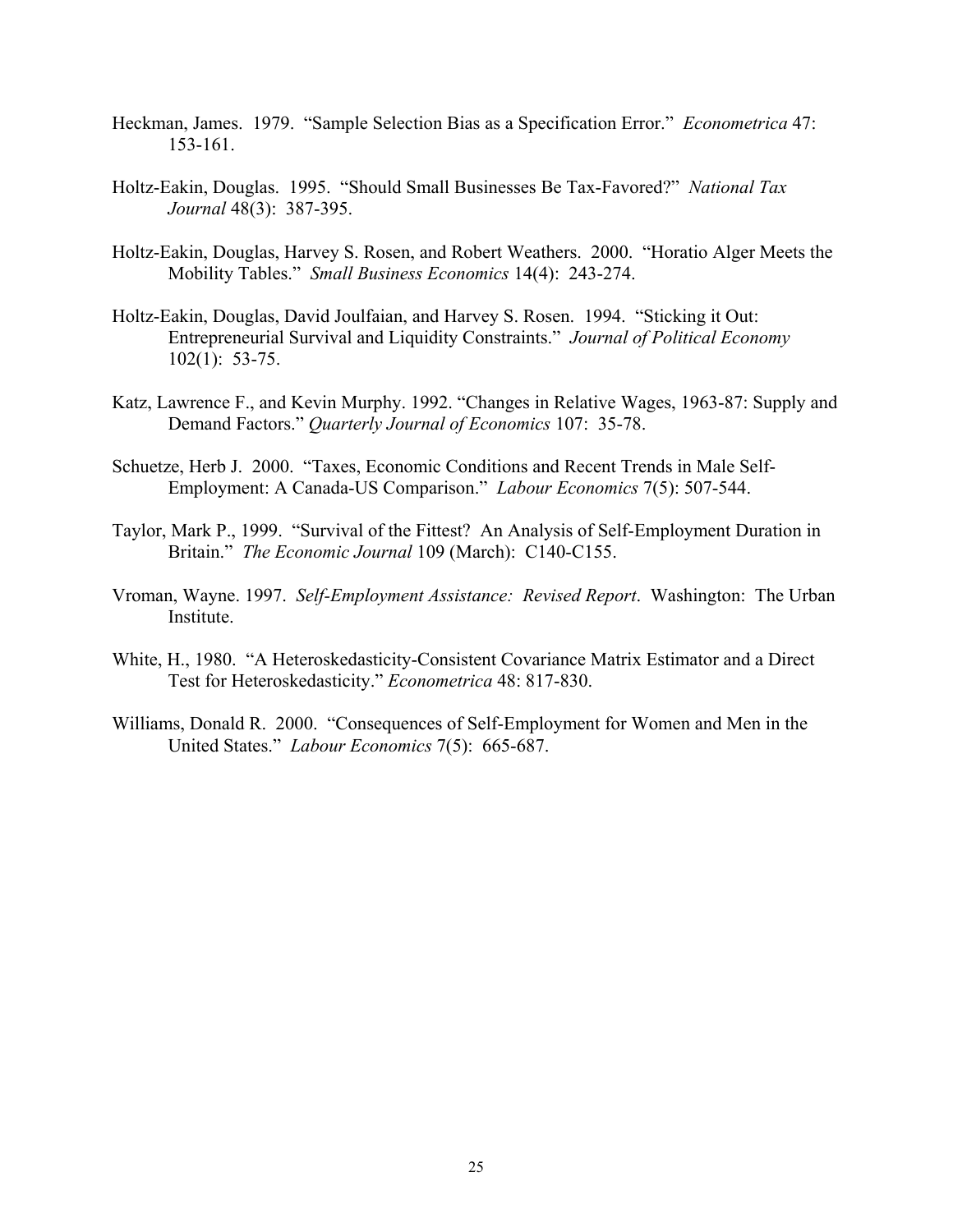|           |                    | <b>Males</b>    |                   |                    | <b>Females</b>  |            |
|-----------|--------------------|-----------------|-------------------|--------------------|-----------------|------------|
| Years     | Never Self-        | Ever            | Ever              | Never Self-        | Ever            | Ever       |
|           | <b>Employed or</b> | Self-           | <b>Unemployed</b> | <b>Employed or</b> | Self-           | Unemployed |
|           | Unemployed         | <b>Employed</b> |                   | Unemployed         | <b>Employed</b> |            |
| 1979-1984 | 88.85%             | 8.33%           | $3.52\%$          | 91.61%             | 3.50%           | $5.24\%$   |
| 1980-1985 | 86.61%             | 8.75%           | 5.51%             | 93.07%             | 2.97%           | 3.96%      |
| 1981-1986 | 86.36%             | $8.04\%$        | 6.46%             | 92.70%             | 2.92%           | 4.38%      |
| 1982-1987 | 89.31%             | 6.32%           | 5.23%             | 93.59%             | 2.62%           | 4.08%      |
| 1983-1988 | 91.30%             | $5.22\%$        | 3.98%             | 92.28%             | 2.20%           | $2.52\%$   |
| 1984-1989 | 91.17%             | 3.80%           | 5.81%             | 93.56%             | 1.96%           | 4.48%      |
| 1985-1990 | 89.46%             | 5.33%           | 5.67%             | 93.94%             | 2.42%           | $3.64\%$   |

**Table 1: Non-Wage Experience Between Wage-Employment Years** 

Note: Entries are percentages of those who were wage-employed in either endpoint in the "Years" column. Source: Authors' calculations using the Panel Study of Income Dynamics.

## **Table 2: Detailed Self-Employment Experience Between Wage-Employment Years**

|           |        |        |              |          | <b>Years of Self-Employment Experience</b> |           |           |          |  |  |
|-----------|--------|--------|--------------|----------|--------------------------------------------|-----------|-----------|----------|--|--|
|           |        |        | <b>Males</b> |          | <b>Females</b>                             |           |           |          |  |  |
| Years     |        |        |              | 4        |                                            |           |           |          |  |  |
| 1979-1984 | 73.24% | 19.72% | 5.63%        | $1.41\%$ | $90.00\%$                                  | $0.00\%$  | $10.00\%$ | $0.00\%$ |  |  |
| 1980-1985 | 67.90% | 18.52% | $12.35\%$    | $1.23\%$ | 88.89%                                     | $11.11\%$ | $0.00\%$  | $0.00\%$ |  |  |
| 1981-1986 | 57.58% | 29.24% | 15.15%       | $3.03\%$ | 75.00%                                     | $25.00\%$ | $0.00\%$  | $0.00\%$ |  |  |
| 1982-1987 | 70.69% | 29.14% | $3.45\%$     | 1.72%    | 55.56%                                     | 44.44%    | $0.00\%$  | $0.00\%$ |  |  |
| 1983-1988 | 71.43% | 14.29% | $9.52\%$     | $4.76\%$ | 57.14%                                     | 28.57%    | 14.29%    | $0.00\%$ |  |  |
| 1984-1989 | 70.59% | 20.59% | 8.82%        | $0.00\%$ | 71.43%                                     | 28.57%    | $0.00\%$  | $0.00\%$ |  |  |
| 1985-1990 | 76.60% | 10.64% | 12.77%       | $0.00\%$ | 100%                                       | $0.00\%$  | $0.00\%$  | $0.00\%$ |  |  |

Note: Entries are percentages of those who had self-employment experience between the endpoints in the "Years" Column, but were wage-employed in either endpoint.

Source: Authors' calculations using the Panel Study of Income Dynamics.

## **Table 3: Average Hourly Earnings by Self-Employment Experience**

|           |                    | <b>Males</b>    |            |                    | <b>Females</b>  |            |
|-----------|--------------------|-----------------|------------|--------------------|-----------------|------------|
| Years     | <b>Never Self-</b> | Ever            | Ever       | <b>Never Self-</b> | Ever            | Ever       |
|           | <b>Employed or</b> | Self-           | Unemployed | <b>Employed or</b> | Self-           | Unemployed |
|           | <b>Unemployed</b>  | <b>Employed</b> |            | <b>Unemployed</b>  | <b>Employed</b> |            |
| 1979-1984 | 14.03              | 15.35           | 16.35      | 9.55               | 8.32            | 6.74       |
| 1980-1985 | 14.19              | 13.19           | 7.25       | 9.98               | 8.90            | 7.22       |
| 1981-1986 | 15.08              | 16.20           | 9.18       | 10.17              | 9.14            | 6.29       |
| 1982-1987 | 16.24              | 12.35           | 9.56       | 10.82              | 8.33            | 6.85       |
| 1983-1988 | 16.79              | 14.36           | 10.79      | 12.20              | 10.37           | 7.14       |
| 1984-1989 | 17.22              | 13.51           | 13.08      | 12.41              | 11.35           | 9.67       |
| 1985-1990 | 17.32              | 16.66           | 15.95      | 12.77              | 9.79            | 8.31       |

Note: Entries are average hourly earnings as of the endpoint in the "Years" column for those who were full-time wage employed at either endpoint. The columns are defined on the basis of labor market experience between the endpoints. **Bold** type indicates that the means are statistically different than the wage employed at the 5% significance level. Source: Authors' calculations using the Panel Study of Income Dynamics.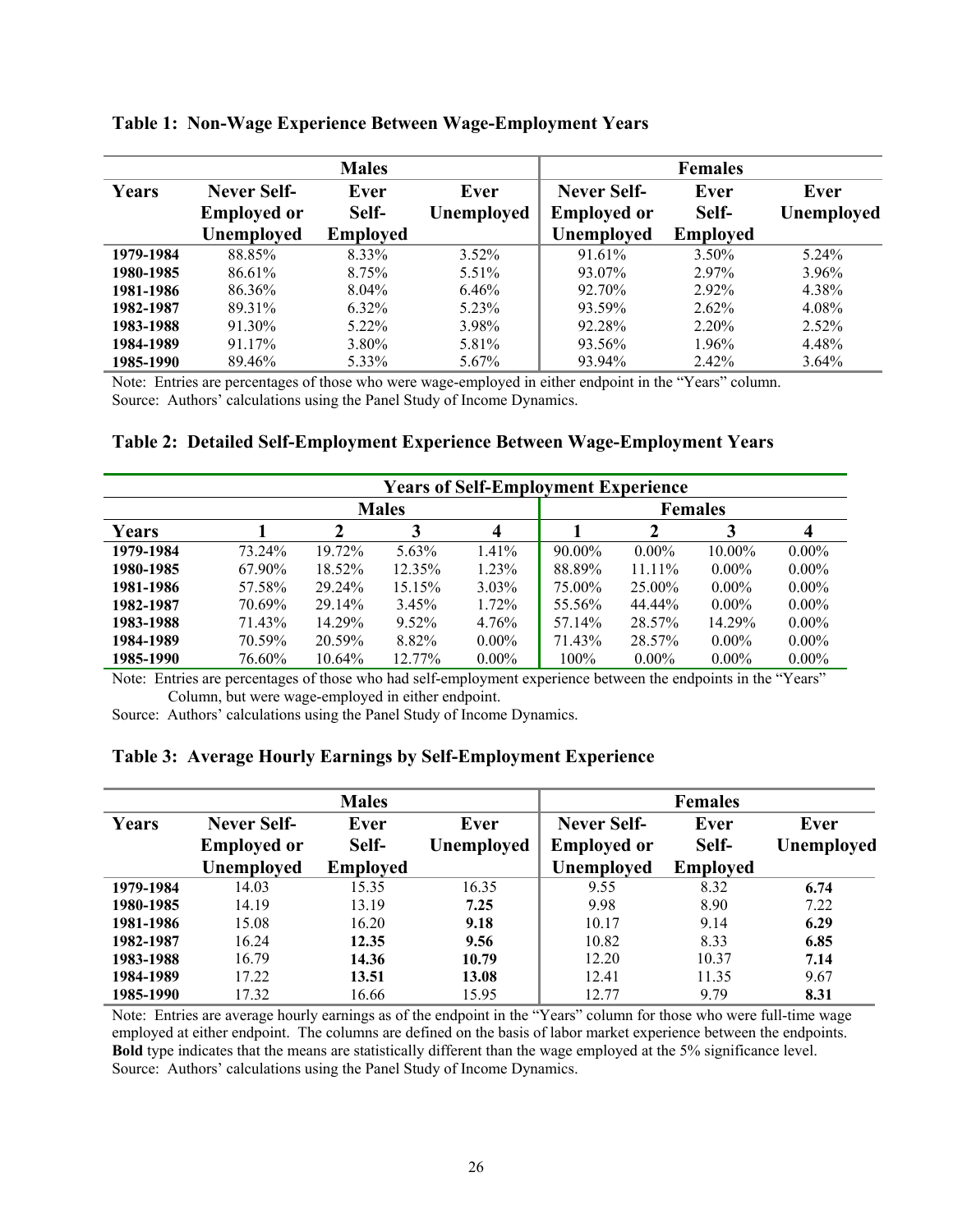| Variable                   |        | 1979-1984 |        | 1980-1985 |        | 1981-1986        |        | 1982-1987        |        | 1983-1988        |         | 1984-1989 |         | 1985-1990 |
|----------------------------|--------|-----------|--------|-----------|--------|------------------|--------|------------------|--------|------------------|---------|-----------|---------|-----------|
| Ln(Wage)                   | 2.514  | (0.508)   | 2.477  | (0.602)   | 2.544  | (0.574)          | 2.620  | (0.531)          | 2.650  | (0.577)          | 2.679   | (0.557)   | 2.682   | (0.571)   |
| Years Self-Employed        | 0.113  | (0.419)   | 0.129  | (0.472)   | 0.132  | (0.506)          | 0.086  | (0.368)          | 0.077  | (0.382)          | 0.053   | (0.293)   | 0.073   | (0.346)   |
| Years Unemployed           | 0.039  | (0.216)   | 0.062  | (0.266)   | 0.079  | (0.327)          | 0.059  | (0.262)          | 0.043  | (0.222)          | 0.064   | (0.270)   | 0.067   | (0.292)   |
| Tenure                     | 70.923 | (77.463)  | 71.531 | (78.506)  |        | 101.609 (94.038) |        | 103.946 (93.731) |        | 102.353 (91.948) | 103.025 | (92.161)  | 101.900 | (89.453)  |
| Union                      | 0.268  | (0.443)   | 0.280  | (0.449)   | 0.258  | (0.438)          | 0.234  | (0.424)          | 0.210  | (0.408)          | 0.204   | (0.404)   | 0.205   | (0.404)   |
| Age                        | 35.796 | (10.409)  | 35.320 | (9.942)   | 35.619 | (9.959)          | 35.618 | (9.639)          | 35.978 | (9.692)          | 35.393  | (9.087)   | 35.440  | (8.952)   |
| <b>High School Dropout</b> | 0.170  | (0.376)   | 0.159  | (0.366)   | 0.150  | (0.357)          | 0.129  | (0.335)          | 0.125  | (0.331)          | 0.124   | (0.330)   | 0.096   | (0.295)   |
| Some College               | 0.202  | (0.402)   | 0.203  | (0.402)   | 0.205  | (0.404)          | 0.205  | (0.404)          | 0.230  | (0.421)          | 0.209   | (0.407)   | 0.214   | (0.411)   |
| College Graduate           | 0.258  | (0.438)   | 0.246  | (0.431)   | 0.264  | (0.441)          | 0.287  | (0.453)          | 0.184  | (0.388)          | 0.166   | (0.373)   | 0.190   | (0.393)   |
| Married                    | 0.892  | (0.311)   | 0.887  | (0.317)   | 0.876  | (0.330)          | 0.881  | (0.324)          | 0.877  | (0.329)          | 0.893   | (0.310)   | 0.876   | (0.329)   |
| Number of Kids             | 1.190  | (1.189)   | 1.262  | (1.193)   | 1.217  | (1.192)          | 1.214  | (1.155)          | 1.221  | (1.169)          | 1.265   | (1.184)   | 1.265   | (1.183)   |
| Unemployment Rate          | 5.276  | (2.010)   | 6.975  | (2.268)   | 7.390  | (2.608)          | 9.566  | (3.423)          | 7.948  | (2.842)          | 6.892   | (3.220)   | 6.447   | (2.624)   |
| MSA                        | 0.646  | (0.479)   | 0.648  | (0.478)   | 0.635  | (0.482)          | 0.653  | (0.476)          | 0.503  | (0.500)          | 0.531   | (0.499)   | 0.492   | (0.500)   |
| Capital Income/1000        | 0.588  | (2.736)   | 0.855  | (3.144)   | 0.896  | (2.648)          | 1.024  | (2.519)          | 1.178  | (3.630)          | 1.101   | (2.748)   | 1.007   | (2.828)   |
| Northeast                  | 0.178  | (0.383)   | 0.166  | (0.373)   | 0.210  | (0.407)          | 0.190  | (0.392)          | 0.180  | (0.385)          | 0.204   | (0.404)   | 0.215   | (0.411)   |
| South                      | 0.322  | (0.467)   | 0.328  | (0.470)   | 0.256  | (0.437)          | 0.323  | (0.468)          | 0.358  | (0.480)          | 0.342   | (0.475)   | 0.371   | (0.483)   |
| West                       | 0.156  | (0.363)   | 0.160  | (0.367)   | 0.192  | (0.394)          | 0.169  | (0.375)          | 0.176  | (0.381)          | 0.152   | (0.359)   | 0.102   | (0.303)   |
| Nonwhite                   | 0.080  | (0.271)   | 0.081  | (0.273)   | 0.078  | (0.268)          | 0.074  | (0.262)          | 0.084  | (0.278)          | 0.072   | (0.258)   | 0.062   | (0.242)   |
| N                          |        | 852       |        | 926       |        | 821              | 917    |                  |        | 805              |         | 895       |         | 882       |

**Table 4A: Regression Sample Summary Statistics – Males** 

Note: Entries are sample means with standard deviations in parentheses, where the yearly samples are defined to be the same as those used for the baseline results in Table 5. All variables are defined as of the initial endpoint, with the exception of "Years Self-Employed" and "Years Unemployed" which are measured between the endpoints.

Source: Authors' calculations using the Panel Study of Income Dynamics.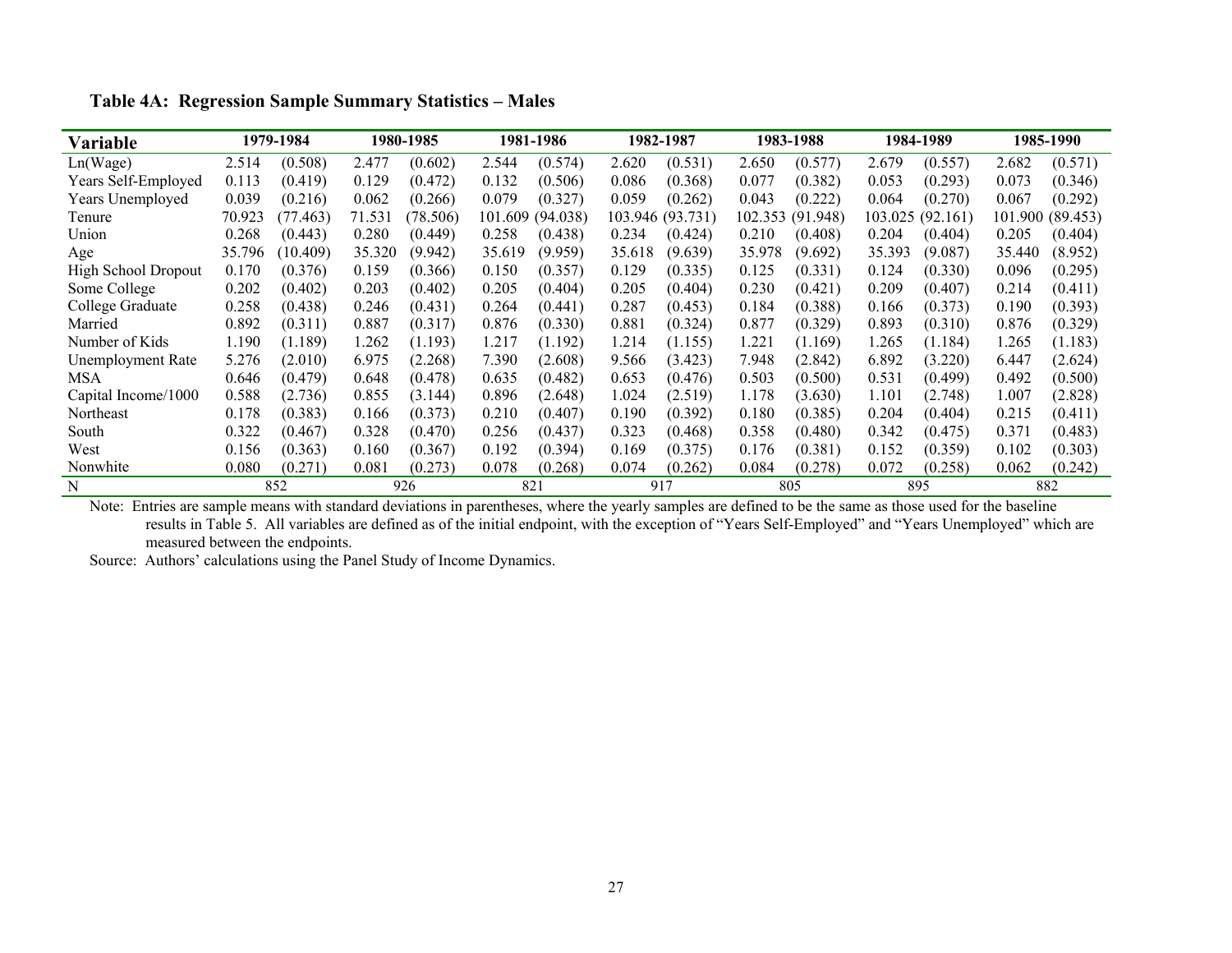| Variable                   |        | 1979-1984 |        | 1980-1985 |        | 1981-1986 |        | 1982-1987 |        | 1983-1988 |        | 1984-1989 |        | 1985-1990 |
|----------------------------|--------|-----------|--------|-----------|--------|-----------|--------|-----------|--------|-----------|--------|-----------|--------|-----------|
| Ln(Wage)                   | 2.132  | (0.486)   | 2.167  | (0.519)   | 2.147  | (0.578)   | 2.219  | (0.534)   | 2.326  | (0.530)   | 2.378  | (0.529)   | 2.383  | (0.554)   |
| Years Self-Employed        | 0.042  | (0.248)   | 0.033  | (0.197)   | 0.036  | (0.223)   | 0.038  | (0.245)   | 0.035  | (0.255)   | 0.025  | (0.189)   | 0.024  | (0.154)   |
| Years Unemployed           | 0.052  | (0.223)   | 0.050  | (0.259)   | 0.047  | (0.230)   | 0.047  | (0.249)   | 0.025  | (0.157)   | 0.050  | (0.243)   | 0.039  | (0.210)   |
| Tenure                     | 55.703 | (57.414)  | 55.769 | (57.954)  | 74.821 | (73.222)  | 72.064 | (66.152)  | 75.252 | (66.764)  | 78.126 | (66.818)  | 78.130 | (68.629)  |
| Union                      | 0.122  | (0.328)   | 0.122  | (0.328)   | 0.109  | (0.313)   | 0.125  | (0.332)   | 0.129  | (0.336)   | 0.104  | (0.305)   | 0.112  | (0.316)   |
| Age                        | 36.115 | (10.617)  | 35.248 | (10.444)  | 36.493 | (10.747)  | 35.510 | (10.108)  | 36.255 | (9.651)   | 35.796 | (9.739)   | 35.855 | (9.222)   |
| <b>High School Dropout</b> | 0.157  | (0.365)   | 0.122  | (0.328)   | 0.128  | (0.334)   | 0.122  | (0.328)   | 0.119  | (0.325)   | 0.120  | (0.326)   | 0.067  | (0.250)   |
| Some College               | 0.203  | (0.403)   | 0.198  | (0.399)   | 0.204  | (0.404)   | 0.230  | (0.422)   | 0.239  | (0.427)   | 0.221  | (0.416)   | 0.242  | (0.429)   |
| College Graduate           | 0.154  | (0.361)   | 0.172  | (0.378)   | 0.153  | (0.361)   | 0.163  | (0.370)   | 0.104  | (0.305)   | 0.115  | (0.319)   | 0.145  | (0.353)   |
| Married                    | 0.629  | (0.484)   | 0.640  | (0.481)   | 0.606  | (0.490)   | 0.638  | (0.481)   | 0.689  | (0.464)   | 0.686  | (0.465)   | 0.673  | (0.470)   |
| Number of Kids             | 0.881  | (1.073)   | 0.746  | (1.002)   | 0.803  | (1.012)   | 0.808  | (0.935)   | 0.921  | (1.058)   | 0.860  | (1.053)   | 0.870  | (1.074)   |
| Unemployment Rate          | 5.281  | (1.884)   | 6.625  | (2.118)   | 6.993  | (2.298)   | 9.041  | (3.308)   | 7.893  | (2.828)   | 6.779  | (3.283)   | 6.367  | (2.364)   |
| MSA                        | 0.720  | (0.450)   | 0.762  | (0.426)   | 0.686  | (0.465)   | 0.720  | (0.450)   | 0.579  | (0.495)   | 0.566  | (0.496)   | 0.530  | (0.500)   |
| Capital Income/1000        | 0.629  | (3.824)   | 0.866  | (4.076)   | 0.663  | (2.593)   | 0.942  | (3.133)   | 1.055  | (8.683)   | 1.016  | (3.151)   | 0.987  | (2.579)   |
| Northeast                  | 0.171  | (0.377)   | 0.162  | (0.369)   | 0.201  | (0.401)   | 0.178  | (0.383)   | 0.170  | (0.376)   | 0.176  | (0.382)   | 0.179  | (0.384)   |
| South                      | 0.364  | (0.482)   | 0.356  | (0.480)   | 0.318  | (0.466)   | 0.370  | (0.484)   | 0.415  | (0.494)   | 0.412  | (0.493)   | 0.442  | (0.497)   |
| West                       | 0.210  | (0.408)   | 0.228  | (0.420)   | 0.215  | (0.412)   | 0.195  | (0.397)   | 0.230  | (0.421)   | 0.188  | (0.391)   | 0.112  | (0.316)   |
| Nonwhite                   | 0.119  | (0.324)   | 0.116  | (0.320)   | 0.117  | (0.322)   | 0.117  | (0.321)   | 0.132  | (0.339)   | 0.115  | (0.319)   | 0.085  | (0.279)   |
| N                          |        | 286       |        | 303       |        | 274       |        | 343       |        | 318       |        | 357       |        | 330       |

**Table 4B: Regression Sample Summary Statistics – Females** 

Note: Entries are sample means with standard deviations in parentheses, where the yearly samples are defined to be the same as those used for the baseline results in Table 5. All variables are defined as of the initial endpoint, with the exception of "Years Self-Employed" and "Years Unemployed" which are measured between the endpoints.

Source: Authors' calculations using the Panel Study of Income Dynamics.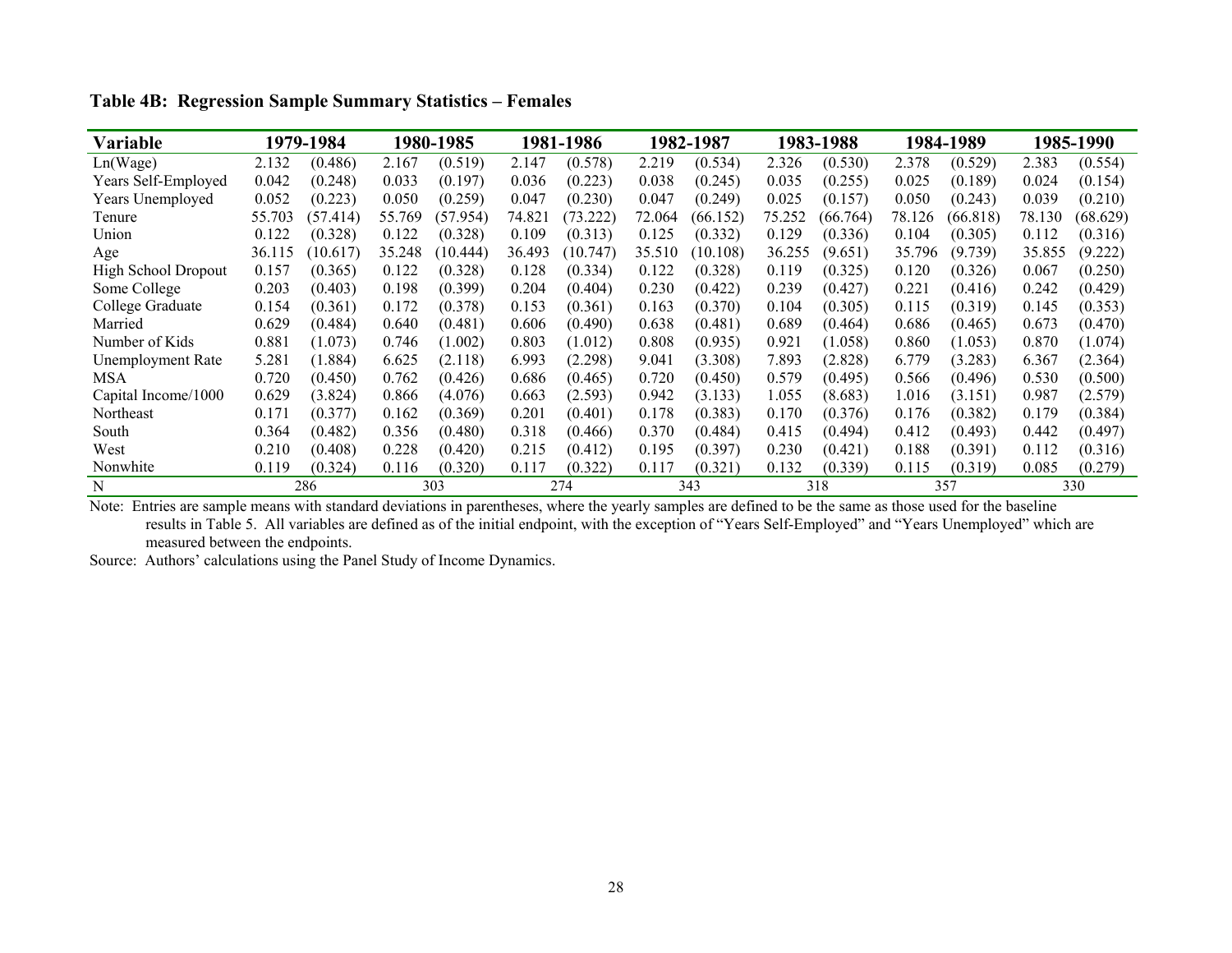| Variable                 |          | 1979-1984 |          | 1980-1985 |          | 1981-1986 |          | 1982-1987 |          | 1983-1988 |          | 1984-1989 |                          | 1985-1990 |
|--------------------------|----------|-----------|----------|-----------|----------|-----------|----------|-----------|----------|-----------|----------|-----------|--------------------------|-----------|
|                          | (1)      | (2)       | (3)      | (4)       | (5)      | (6)       | (7)      | (8)       | (9)      | (10)      | (11)     | (12)      | (13)                     | (14)      |
| Years Self-Employed      | $-0.070$ | $-0.052$  | $-0.116$ | $-0.085$  | 0.023    | 0.036     | $-0.156$ | $-0.096$  | $-0.030$ | $-0.028$  | $-0.120$ | $-0.088$  | $-0.131$                 | $-0.108$  |
|                          | (0.036)  | (0.030)   | (0.036)  | (0.031)   | (0.032)  | (0.028)   | (0.039)  | (0.032)   | (0.047)  | (0.040)   | (0.055)  | (0.046)   | (0.048)                  | (0.039)   |
| Years Unemployed         | $-0.082$ | $-0.020$  | $-0.557$ | $-0.474$  | $-0.304$ | $-0.154$  | $-0.364$ | $-0.210$  | $-0.240$ | $-0.067$  | $-0.193$ | $-0.153$  | $-0.243$                 | $-0.155$  |
|                          | (0.070)  | (0.058)   | (0.065)  | (0.056)   | (0.051)  | (0.045)   | (0.056)  | (0.046)   | (0.082)  | (0.070)   | (0.061)  | (0.050)   | (0.058)                  | (0.047)   |
| Ln(Wage Start Year)      | ---      | 0.632     | $---$    | 0.691     | ---      | 0.571     | ---      | 0.627     | $---$    | 0.594     | ---      | 0.630     | $\hspace{0.05cm} \ldots$ | 0.709     |
|                          |          | (0.033)   |          | (0.039)   |          | (0.036)   |          | (0.029)   |          | (0.034)   |          | (0.031)   |                          | (0.034)   |
| Tenure                   | 0.000    | 0.001     | 0.000    | $-0.001$  | 0.001    | 0.000     | 0.001    | $-0.001$  | 0.003    | 0.002     | 0.001    | $-0.001$  | 0.001                    | 0.000     |
|                          | (0.001)  | (0.001)   | (0.001)  | (0.001)   | (0.001)  | (0.000)   | (0.000)  | (0.000)   | (0.001)  | (0.001)   | (0.001)  | (0.000)   | (0.001)                  | (0.000)   |
| Tenure-squared/1000      | 0.001    | 0.001     | 0.001    | 0.003     | 0.002    | 0.003     | 0.001    | 0.002     | $-0.005$ | $-0.005$  | 0.001    | 0.002     | 0.001                    | 0.000     |
|                          | (0.002)  | (0.001)   | (0.002)  | (0.002)   | (0.002)  | (0.001)   | (0.001)  | (0.001)   | (0.002)  | (0.002)   | (0.002)  | (0.001)   | (0.002)                  | (0.001)   |
| Union                    | 0.113    | 0.019     | 0.115    | 0.039     | 0.124    | 0.035     | 0.051    | 0.007     | 0.002    | $-0.060$  | 0.025    | $-0.039$  | 0.032                    | $-0.050$  |
|                          | (0.036)  | (0.030)   | (0.040)  | (0.035)   | (0.039)  | (0.035)   | (0.036)  | (0.029)   | (0.045)  | (0.039)   | (0.042)  | (0.035)   | (0.044)                  | (0.036)   |
| Age                      | 0.047    | 0.019     | 0.060    | 0.026     | 0.061    | 0.022     | 0.065    | 0.021     | 0.061    | 0.019     | 0.075    | 0.028     | 0.061                    | 0.010     |
|                          | (0.013)  | (0.011)   | (0.016)  | (0.014)   | (0.015)  | (0.013)   | (0.013)  | (0.011)   | (0.017)  | (0.014)   | (0.016)  | (0.013)   | (0.016)                  | (0.013)   |
| Age-squared/100          | $-0.056$ | $-0.025$  | $-0.074$ | 0.037     | $-0.082$ | $-0.036$  | $-0.082$ | $-0.031$  | $-0.075$ | $-0.030$  | $-0.092$ | $-0.037$  | $-0.074$                 | $-0.016$  |
|                          | (0.017)  | (0.014)   | (0.020)  | (0.017)   | (0.019)  | (0.017)   | (0.017)  | (0.014)   | (0.021)  | (0.018)   | (0.020)  | (0.017)   | (0.021)                  | (0.017)   |
| High School Dropout      | $-0.184$ | $-0.065$  | $-0.155$ | $-0.020$  | $-0.188$ | $-0.123$  | $-0.232$ | $-0.119$  | $-0.298$ | $-0.153$  | $-0.285$ | $-0.117$  | $-0.364$                 | $-0.182$  |
|                          | (0.045)  | (0.038)   | (0.052)  | (0.046)   | (0.051)  | (0.044)   | (0.047)  | (0.039)   | (0.059)  | (0.050)   | (0.052)  | (0.044)   | (0.060)                  | (0.050)   |
| Some College             | 0.144    | 0.049     | 0.131    | 0.037     | 0.188    | 0.085     | 0.080    | $-0.020$  | $-0.010$ | 0.014     | 0.083    | 0.033     | 0.042                    | 0.004     |
|                          | (0.042)  | (0.035)   | (0.048)  | (0.041)   | (0.046)  | (0.040)   | (0.040)  | (0.033)   | (0.046)  | (0.039)   | (0.042)  | (0.035)   | (0.043)                  | (0.035)   |
| College Graduate         | 0.376    | 0.182     | 0.419    | 0.201     | 0.415    | 0.210     | 0.351    | 0.147     | 0.233    | 0.126     | 0.296    | 0.157     | 0.229                    | 0.064     |
|                          | (0.041)  | (0.036)   | (0.048)  | (0.043)   | (0.045)  | (0.041)   | (0.038)  | (0.033)   | (0.051)  | (0.044)   | (0.047)  | (0.040)   | (0.046)                  | (0.038)   |
| Married                  | 0.058    | $-0.012$  | 0.061    | $-0.028$  | 0.045    | $-0.020$  | 0.102    | 0.014     | 0.117    | 0.109     | 0.006    | $-0.012$  | 0.055                    | 0.061     |
|                          | (0.051)  | (0.043)   | (0.059)  | (0.051)   | (0.053)  | (0.047)   | (0.047)  | (0.039)   | (0.059)  | (0.050)   | (0.056)  | (0.047)   | (0.056)                  | (0.045)   |
| Number of Kids           | 0.008    | 0.006     | 0.013    | 0.008     | $-0.022$ | $-0.006$  | $-0.006$ | 0.006     | $-0.021$ | $-0.030$  | $-0.027$ | $-0.025$  | $-0.011$                 | $-0.015$  |
|                          | (0.015)  | (0.012)   | (0.017)  | (0.014)   | (0.016)  | (0.014)   | (0.014)  | (0.012)   | (0.018)  | (0.016)   | (0.016)  | (0.013)   | (0.017)                  | (0.014)   |
| <b>Unemployment Rate</b> | $-0.007$ | $-0.005$  | 0.002    | 0.006     | $-0.007$ | $-0.008$  | $-0.001$ | 0.004     | $-0.012$ | $-0.004$  | $-0.005$ | 0.003     | $-0.012$                 | 0.000     |
|                          | (0.008)  | (0.007)   | (0.008)  | (0.007)   | (0.006)  | (0.005)   | (0.004)  | (0.003)   | (0.006)  | (0.005)   | (0.005)  | (0.004)   | (0.007)                  | (0.005)   |
| <b>MSA</b>               | 0.183    | 0.080     | 0.141    | 0.055     | 0.195    | 0.103     | 0.176    | 0.087     | 0.142    | 0.059     | 0.184    | 0.099     | 0.189                    | 0.090     |
|                          | (0.032)  | (0.027)   | (0.037)  | (0.032)   | (0.035)  | (0.031)   | (0.031)  | (0.025)   | (0.037)  | (0.032)   | (0.034)  | (0.028)   | (0.034)                  | (0.028)   |
| Capital Income/1000      | 0.024    | 0.009     | 0.015    | 0.007     | 0.018    | 0.007     | 0.024    | 0.011     | 0.021    | 0.012     | 0.025    | 0.010     | 0.036                    | 0.016     |
|                          | (0.006)  | (0.005)   | (0.006)  | (0.005)   | (0.006)  | (0.006)   | (0.006)  | (0.005)   | (0.005)  | (0.004)   | (0.006)  | (0.005)   | (0.006)                  | (0.005)   |
| Nonwhite                 | $-0.180$ | $-0.105$  | $-0.140$ | $-0.055$  | $-0.257$ | $-0.144$  | $-0.109$ | $-0.057$  | $-0.256$ | $-0.127$  | $-0.231$ | $-0.098$  | $-0.194$                 | 0.045     |
|                          | (0.055)  | (0.046)   | (0.065)  | (0.056)   | (0.063)  | (0.055)   | (0.056)  | (0.046)   | (0.066)  | (0.057)   | (0.064)  | (0.053)   | (0.071)                  | (0.058)   |
| Constant                 | 1.344    | 0.815     | 1.068    | 0.500     | 1.159    | 0.886     | 1.089    | 0.729     | 1.250    | 0.789     | 1.097    | 0.620     | 1.381                    | 0.791     |
|                          | (0.237)  | (0.199)   | (0.281)  | (0.244)   | (0.260)  | (0.227)   | (0.234)  | (0.192)   | (0.303)  | (0.258)   | (0.282)  | (0.234)   | (0.297)                  | (0.242)   |
| Adjusted $R^2$           | 0.428    | 0.509     | 0.515    | 0.444     | 0.460    | 0.400     | 0.426    | 0.347     | 0.500    | 0.424     | 0.477    | 0.394     | 0.489                    | 0.397     |
| N                        |          | 852       |          | 926       | 821      |           | 917      |           |          | 805       |          | 895       | 882                      |           |

## **Table 5A: Log-Wage Estimates – Males**

Note: Entries are ordinary least squares regression coefficients with standard errors in parentheses. The dependent variable for each column is the log of average hourly earnings as of the last endpoint. **Bold** type indicates statistical significance at the 5% level. Region coefficients omitted.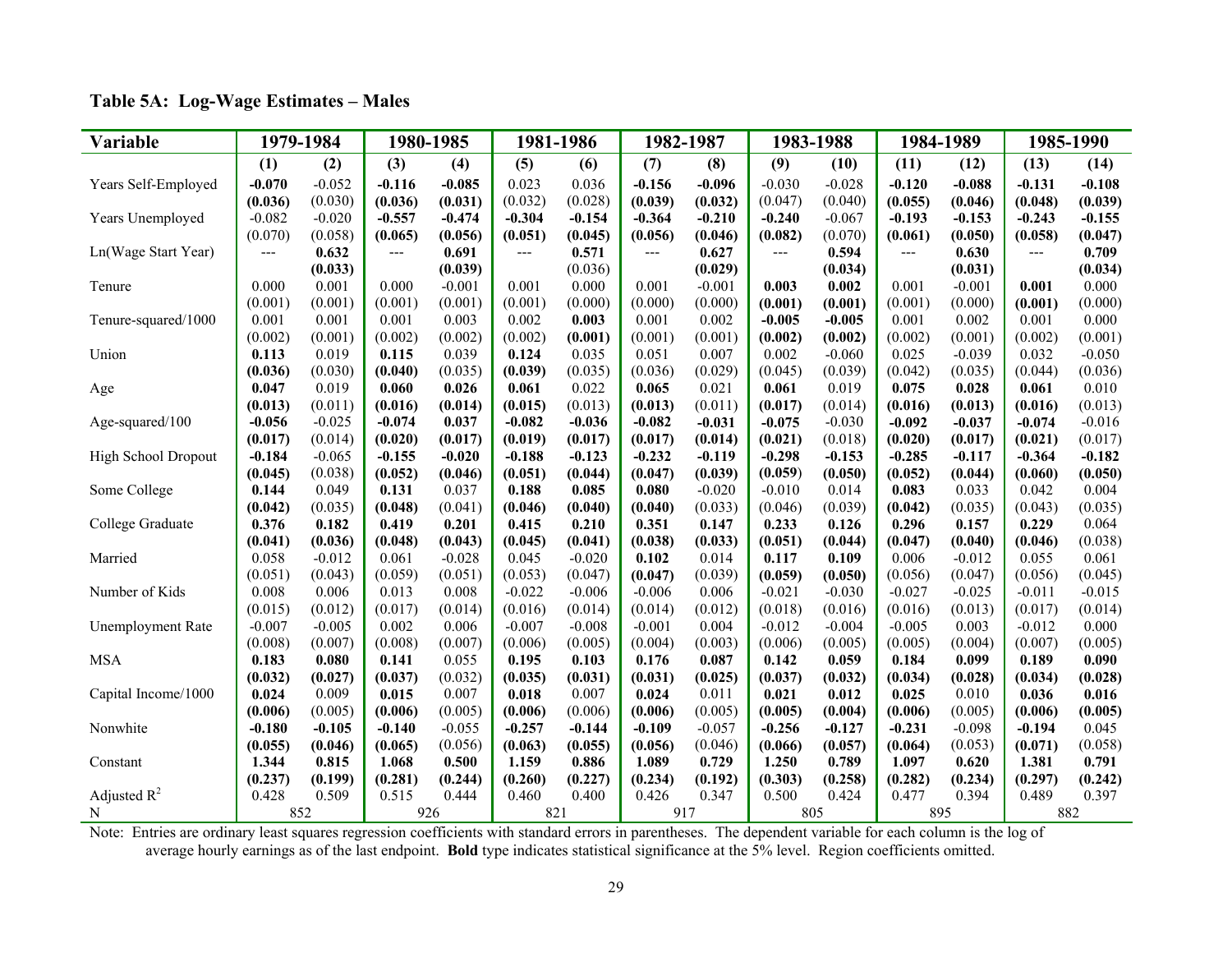| Variable                 |          | 1979-1984 |          | 1980-1985 |          | 1981-1986 |          | 1982-1987 |          | 1983-1988 |          | 1984-1989 | 1985-1990 |          |
|--------------------------|----------|-----------|----------|-----------|----------|-----------|----------|-----------|----------|-----------|----------|-----------|-----------|----------|
|                          | (1)      | (2)       | (3)      | (4)       | (5)      | (6)       | (7)      | (8)       | (9)      | (10)      | (11)     | (12)      | (13)      | (14)     |
| Years Self-Employed      | $-0.008$ | 0.058     | $-0.285$ | $-0.310$  | $-0.188$ | $-0.209$  | $-0.088$ | $-0.107$  | 0.037    | 0.043     | $-0.009$ | $-0.228$  | $-0.316$  | $-0.133$ |
|                          | (0.100)  | (0.091)   | (0.141)  | (0.135)   | (0.144)  | (0.137)   | (0.106)  | (0.094)   | (0.106)  | (0.098)   | (0.131)  | (0.121)   | (0.177)   | (0.149)  |
| Years Unemployed         | $-0.254$ | $-0.144$  | $-0.401$ | $-0.290$  | $-0.578$ | $-0.462$  | $-0.336$ | $-0.034$  | $-0.410$ | $-0.365$  | $-0.173$ | $-0.059$  | $-0.314$  | $-0.091$ |
|                          | (0.113)  | (0.103)   | (0.106)  | (0.103)   | (0.134)  | (0.129)   | (0.105)  | (0.098)   | (0.171)  | (0.159)   | (0.104)  | (0.095)   | (0.131)   | (0.111)  |
| Ln(Wage Start Year)      | ---      | 0.431     | ---      | 0.271     | ---      | 0.283     | ---      | 0.603     | $---$    | 0.336     | $--$     | 0.398     | ---       | 0.704    |
|                          |          | (0.055)   |          | (0.052)   |          | (0.053)   |          | (0.062)   |          | (0.049)   |          | (0.045)   |           | (0.061)  |
| Tenure                   | $-0.001$ | $-0.002$  | 0.001    | 0.001     | 0.001    | 0.000     | 0.003    | 0.000     | 0.001    | 0.000     | 0.000    | 0.000     | 0.003     | 0.000    |
|                          | (0.001)  | (0.001)   | (0.001)  | (0.001)   | (0.001)  | (0.001)   | (0.001)  | (0.001)   | (0.001)  | (0.001)   | (0.001)  | (0.001)   | (0.001)   | (0.001)  |
| Tenure-squared/1000      | 0.004    | 0.007     | $-0.002$ | $-0.004$  | 0.000    | 0.001     | $-0.007$ | 0.001     | 0.001    | 0.003     | 0.005    | 0.004     | $-0.005$  | 0.000    |
|                          | (0.006)  | (0.005)   | (0.005)  | (0.005)   | (0.004)  | (0.004)   | (0.004)  | (0.004)   | (0.005)  | (0.004)   | (0.004)  | (0.004)   | (0.005)   | (0.004)  |
| Union                    | 0.134    | 0.042     | 0.185    | 0.158     | 0.104    | 0.095     | $-0.010$ | $-0.094$  | 0.251    | 0.164     | 0.060    | 0.013     | 0.093     | 0.048    |
|                          | (0.076)  | (0.070)   | (0.083)  | (0.079)   | (0.100)  | (0.095)   | (0.080)  | (0.071)   | (0.083)  | (0.079)   | (0.087)  | (0.078)   | (0.089)   | (0.075)  |
| Age                      | 0.063    | 0.041     | 0.043    | 0.039     | 0.089    | 0.084     | 0.024    | 0.014     | 0.070    | 0.029     | 0.084    | 0.053     | 0.041     | 0.003    |
|                          | (0.021)  | (0.019)   | (0.022)  | (0.021)   | (0.026)  | (0.024)   | (0.022)  | (0.019)   | (0.025)  | (0.024)   | (0.022)  | (0.020)   | (0.024)   | (0.020)  |
| Age-squared/100          | $-0.087$ | $-0.064$  | $-0.064$ | $-0.059$  | $-0.126$ | $-0.117$  | $-0.033$ | $-0.019$  | $-0.096$ | $-0.042$  | $-0.113$ | $-0.073$  | $-0.056$  | $-0.007$ |
|                          | (0.028)  | (0.025)   | (0.029)  | (0.028)   | (0.033)  | (0.031)   | (0.028)  | (0.025)   | (0.032)  | (0.031)   | (0.028)  | (0.026)   | (0.031)   | (0.027)  |
| High School Dropout      | $-0.204$ | $-0.131$  | $-0.134$ | $-0.045$  | $-0.194$ | $-0.162$  | $-0.276$ | $-0.095$  | $-0.381$ | $-0.260$  | $-0.208$ | $-0.120$  | $-0.408$  | $-0.338$ |
|                          | (0.072)  | (0.066)   | (0.087)  | (0.085)   | (0.099)  | (0.094)   | (0.085)  | (0.077)   | (0.090)  | (0.086)   | (0.083)  | (0.076)   | (0.115)   | (0.096)  |
| Some College             | 0.157    | 0.110     | 0.136    | 0.139     | 0.047    | 0.000     | 0.008    | $-0.012$  | 0.003    | $-0.001$  | 0.005    | $-0.007$  | 0.047     | $-0.059$ |
|                          | (0.066)  | (0.060)   | (0.072)  | (0.069)   | (0.081)  | (0.077)   | (0.066)  | (0.058)   | (0.067)  | (0.062)   | (0.063)  | (0.057)   | (0.067)   | (0.057)  |
| College Graduate         | 0.376    | 0.228     | 0.404    | 0.345     | 0.391    | 0.264     | 0.362    | 0.160     | 0.191    | 0.136     | 0.356    | 0.254     | 0.370     | 0.119    |
|                          | (0.076)  | (0.071)   | (0.079)  | (0.077)   | (0.091)  | (0.090)   | (0.078)  | (0.072)   | (0.095)  | (0.089)   | (0.082)  | (0.075)   | (0.082)   | (0.072)  |
| Married                  | 0.043    | 0.040     | 0.075    | 0.084     | $-0.002$ | $-0.037$  | 0.015    | $-0.006$  | 0.075    | 0.067     | $-0.022$ | 0.019     | 0.027     | 0.034    |
|                          | (0.053)  | (0.048)   | (0.057)  | (0.055)   | (0.064)  | (0.062)   | (0.055)  | (0.048)   | (0.061)  | (0.057)   | (0.058)  | (0.053)   | (0.062)   | (0.052)  |
| Number of Kids           | 0.007    | 0.012     | $-0.013$ | $-0.019$  | $-0.011$ | $-0.020$  | 0.034    | 0.024     | $-0.082$ | $-0.050$  | $-0.004$ | $-0.009$  | 0.013     | 0.022    |
|                          | (0.028)  | (0.025)   | (0.031)  | (0.030)   | (0.036)  | (0.034)   | (0.033)  | (0.029)   | (0.029)  | (0.028)   | (0.029)  | (0.026)   | (0.029)   | (0.024)  |
| <b>Unemployment Rate</b> | 0.015    | 0.012     | $-0.005$ | $-0.013$  | 0.012    | 0.009     | 0.014    | 0.013     | $-0.010$ | $-0.007$  | $-0.018$ | $-0.016$  | $-0.001$  | 0.002    |
|                          | (0.014)  | (0.013)   | (0.014)  | (0.013)   | (0.014)  | (0.013)   | (0.008)  | (0.007)   | (0.009)  | (0.009)   | (0.008)  | (0.007)   | (0.012)   | (0.010)  |
| <b>MSA</b>               | 0.277    | 0.138     | 0.285    | 0.238     | 0.293    | 0.242     | 0.313    | 0.129     | 0.161    | 0.089     | 0.233    | 0.135     | 0.120     | 0.004    |
|                          | (0.059)  | (0.056)   | (0.068)  | (0.065)   | (0.068)  | (0.066)   | (0.060)  | (0.056)   | (0.058)  | (0.055)   | (0.053)  | (0.049)   | (0.057)   | (0.049)  |
| Capital Income/1000      | 0.017    | 0.014     | $-0.005$ | $-0.009$  | 0.007    | 0.006     | $-0.002$ | $-0.006$  | 0.004    | 0.003     | 0.019    | 0.010     | 0.027     | 0.012    |
|                          | (0.006)  | (0.006)   | (0.007)  | (0.006)   | (0.012)  | (0.012)   | (0.009)  | (0.008)   | (0.003)  | (0.003)   | (0.008)  | (0.008)   | (0.011)   | (0.009)  |
| Nonwhite                 | $-0.227$ | $-0.147$  | $-0.152$ | $-0.122$  | $-0.055$ | $-0.032$  | $-0.266$ | $-0.117$  | $-0.148$ | $-0.077$  | $-0.206$ | $-0.097$  | $-0.426$  | $-0.163$ |
|                          | (0.077)  | (0.070)   | (0.088)  | (0.084)   | (0.100)  | (0.095)   | (0.086)  | (0.077)   | (0.085)  | (0.080)   | (0.084)  | (0.077)   | (0.102)   | (0.088)  |
| Constant                 | 0.716    | 0.587     | 1.243    | 0.919     | 0.377    | 0.067     | 1.239    | 0.599     | 0.972    | 1.110     | 0.870    | 0.663     | 1.414     | 0.912    |
|                          | (0.371)  | (0.335)   | (0.404)  | (0.391)   | (0.471)  | (0.452)   | (0.392)  | (0.351)   | (0.459)  | (0.428)   | (0.382)  | (0.345)   | (0.450)   | (0.379)  |
| Adjusted $R^2$           | 0.402    | 0.363     | 0.451    | 0.431     | 0.485    | 0.461     | 0.462    | 0.407     | 0.468    | 0.435     | 0.463    | 0.418     | 0.482     | 0.403    |
| N                        |          | 286       | 303      |           |          | 274       |          | 343       |          | 318       |          | 357       | 330       |          |

**Table 5B: Log-Wage Estimates – Females** 

Note: Entries are ordinary least squares regression coefficients with standard errors in parentheses. The dependent variable for each column is the log of average hourly earnings as of the last endpoint. **Bold** type indicates statistical significance at the 5% level. Region coefficients omitted.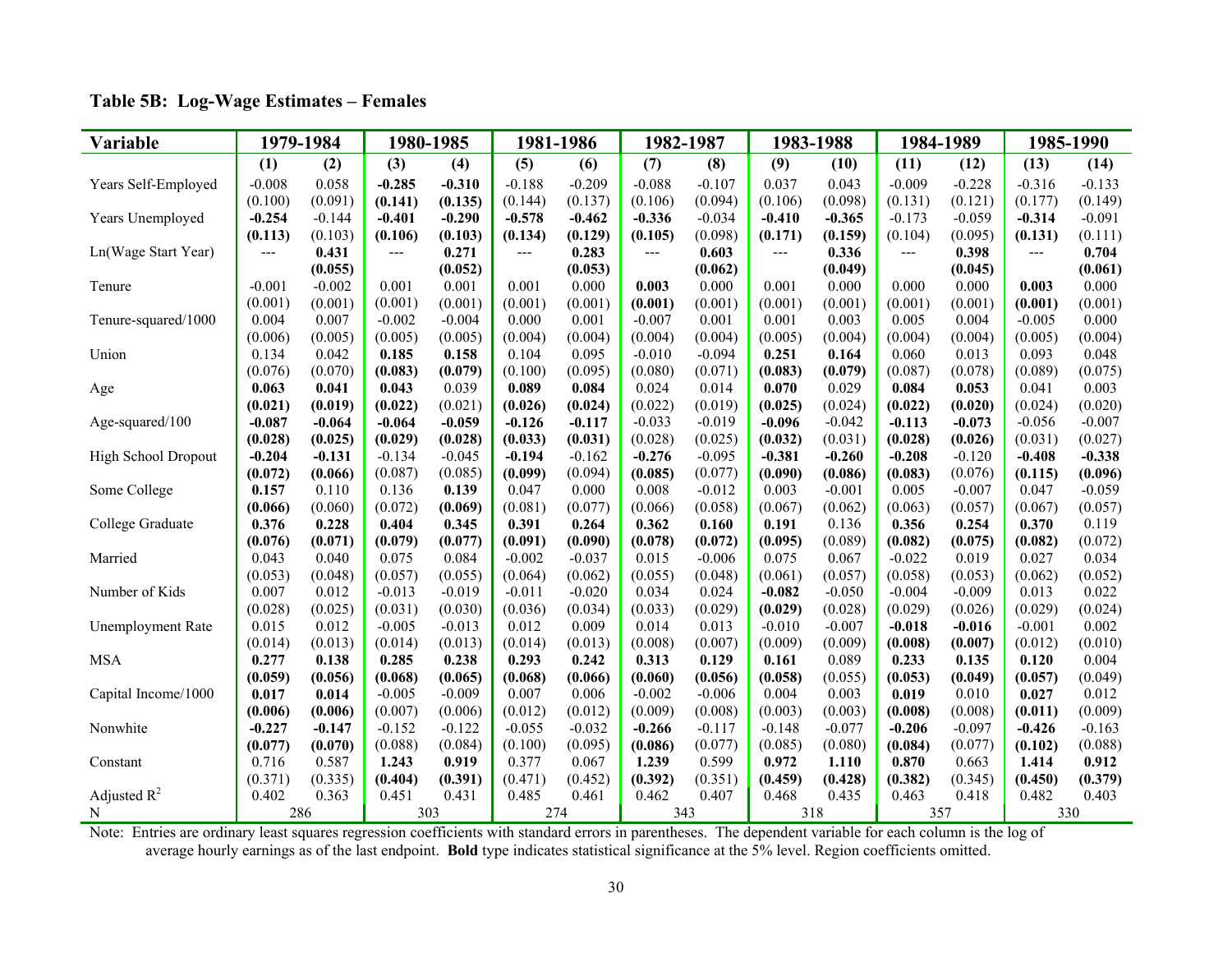| Years               | <b>Males</b>         | <b>Females</b>  |
|---------------------|----------------------|-----------------|
| 1979-1989           |                      |                 |
| Years Self-Employed | $-0.065(0.015)$      | 0.002(0.065)    |
| Years Unemployed    | $-0.202(0.029)$      | $-.154(0.058)$  |
| N, Adjusted $R^2$   | 735, 0.464           | 230, 0.356      |
| 1980-1990           |                      |                 |
| Years Self-Employed | $-0.019(0.018)$      | $-0.273(0.089)$ |
| Years Unemployed    | $-0.217(0.030)$      | $-0.142(0.082)$ |
| N, Adjusted $R^2$   | 735, 0.449           | 237, 0.218      |
|                     | $\sim$ $\sim$ $\sim$ |                 |

## **Table 6: Wage Regression Estimates - Ten-Year Time Window**

Note: Entries are ordinary least squares regression coefficients on the "Years Self-Employed" and "Years Unemployed" variables with standard errors in parentheses. All regressions also include the variables in Table 5 including controls for endogeneity.

**Bold** type indicates statistical significance at the 5% level.

#### **Table 7: Log Wage Regression Estimates - Workers Who Changed Jobs At Least Once**

| Years                                  | <b>Males</b>       | <b>Females</b>    |
|----------------------------------------|--------------------|-------------------|
| 1979-1984                              |                    |                   |
| Years Self-Employed                    | $-0.063$ $(0.036)$ | 0.053(0.093)      |
| Years Unemployed                       | $-0.041(0.066)$    | $-0.142(0.108)$   |
| N, Adjusted $R^2$                      | 843, 0.504         | 281, 0.463        |
| 1980-1985                              |                    |                   |
| Years Self-Employed                    | $-0.050(0.037)$    | $-0.433(0.154)$   |
| Years Unemployed                       | $-0.481(0.055)$    | $-0.288$ ((0.104) |
| N, Adjusted $R^2$                      | 915, 0.451         | 299, 0.318        |
| 1981-1986                              |                    |                   |
| Years Self-Employed                    | $-0.049$ $(0.042)$ | 0.079(0.177)      |
| Years Unemployed                       | $-0.095(0.051)$    | $-0.531(0.133)$   |
| N, Adjusted $R^2$                      | 577, 0.487         | 195, 0.343        |
| 1982-1987                              |                    |                   |
| Years Self-Employed                    | $-0.124(0.042)$    | $-0.158(0.110)$   |
| Years Unemployed                       | $-0.185(0.051)$    | $-0.133(0.106)$   |
| N, Adjusted $R^2$                      | 624, 0.533         | 229, 0.374        |
| 1983-1988                              |                    |                   |
| Years Self-Employed                    | $-0.038$ $(0.060)$ | $-0.199(0.233)$   |
| Years Unemployed                       | $-0.055(0.074)$    | $-0.481(0.154)$   |
| N, Adjusted $R^2$                      | 554, 0.441         | 224, 0.418        |
| 1984-1989                              |                    |                   |
| Years Self-Employed                    | $-0.095(0.055)$    | $-0.262(0.171)$   |
| Years Unemployed                       | $-0.142(0.054)$    | $-0.041(0.106)$   |
| N, Adjusted $R^2$                      | 600, 0.452         | 245, 0.325        |
| 1985-1990                              |                    |                   |
| Years Self-Employed<br>$-0.164(0.059)$ |                    | 0.137(0.156)      |
| Years Unemployed                       | $-0.174(0.052)$    | $-0.012(0.102)$   |
| N, Adjusted $R^2$                      | 605, 0.515         | 226, 0.592        |

Note: Entries are ordinary least squares regression coefficients on the "Years Self-Employed" and "Years Unemployed" variables with standard errors in parentheses. All regressions also include the variables in Table 5 including controls for endogeneity.

**Bold** type indicates statistical significance at the 5% level.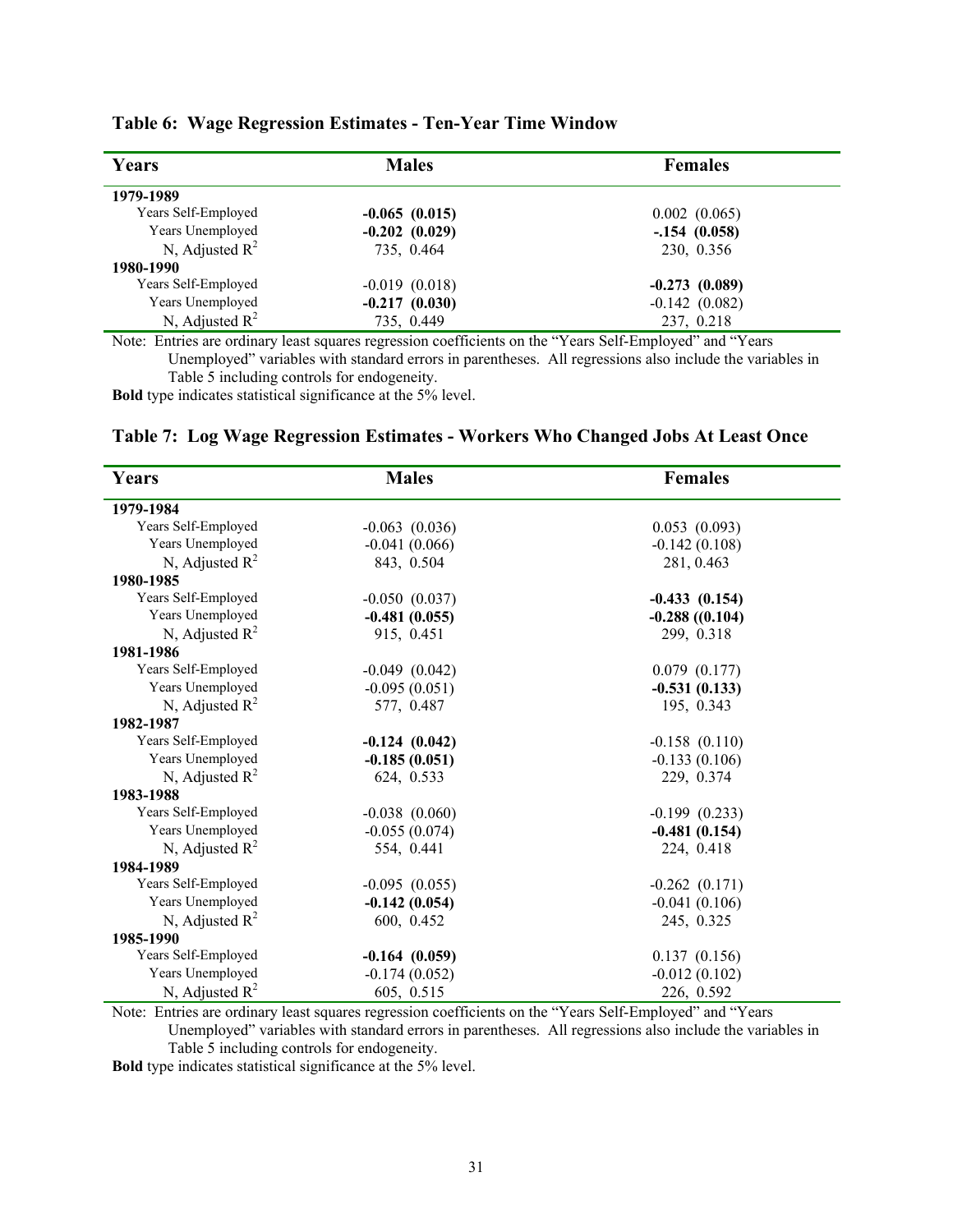|           |                  | <b>Males</b>      |                                                  |                  | <b>Females</b>    |            |
|-----------|------------------|-------------------|--------------------------------------------------|------------------|-------------------|------------|
| Years     | $All-$           | <b>Ever Self-</b> | Ever                                             | All-             | <b>Ever Self-</b> | Ever       |
|           | <b>Employees</b> | <b>Employed</b>   | Unemployed                                       | <b>Employees</b> | <b>Employed</b>   | Unemployed |
|           |                  |                   | Percent of Employees Part-Time at End of Period  |                  |                   |            |
| 1979-1984 | 14.32%           | 13.41%            | 50.70%                                           | 26.82%           | 33.33%            | 31.03%     |
| 1980-1985 | $10.73\%$        | 13.68%            | 29.17%                                           | 27.19%           | 40.00%            | 47.62%     |
| 1981-1986 | 11.95%           | 15.00%            | 29.48%                                           | 28.57%           | 46.15%            | 53.13%     |
| 1982-1987 | 10.94%           | 16.22%            | 35.00%                                           | 26.73%           | 35.29%            | 51.52%     |
| 1983-1988 | 8.66%            | 12.24%            | 47.46%                                           | 22.95%           | 38.46%            | 50.00%     |
| 1984-1989 | 8.03%            | 19.04%            | 22.73%                                           | 23.53%           | 55.00%            | 36.00%     |
| 1985-1990 | 7.35%            | 9.43%             | 21.67%                                           | 25.68%           | 44.44%            | 35.00%     |
|           |                  |                   | Percent of Workforce Unemployed at End of Period |                  |                   |            |
| 1979-1984 | 2.56%            | $5.74\%$          | 16.71%                                           | 2.30%            | $0.00\%$          | 3.33%      |
| 1980-1985 | 3.84%            | $5.00\%$          | 20.00%                                           | 2.20%            | $0.00\%$          | 25.00%     |
| 1981-1986 | 4.29%            | 6.98%             | 13.33%                                           | 1.90%            | 7.14%             | 5.88%      |
| 1982-1987 | 2.25%            | $0.00\%$          | 4.76%                                            | 1.21%            | 10.53%            | 5.71%      |
| 1983-1988 | 2.20%            | $0.00\%$          | 14.49%                                           | 1.84%            | 7.14%             | 14.29%     |
| 1984-1989 | 1.50%            | 2.33%             | 4.35%                                            | 1.40%            | 4.76%             | $0.00\%$   |
| 1985-1990 | 1.93%            | 5.36%             | 7.69%                                            | 2.06%            | $0.00\%$          | 9.09%      |

**Table 8: Percent Part-Time and Unemployed by Employment Experience** 

Note: Entries are percentages as of the endpoint in the "Years" column for those who were full-time employed at the start of the period. Sample used in part-time analysis (upper portion of table) includes only those who were employed in the wage sector at the endpoint. Sample used in unemployment analysis (lower portion of table) excludes those who were self-employed at the endpoint. The columns are defined on the basis of labor market experience between the endpoints.

Source: Authors' calculations using the Panel Study of Income Dynamics.